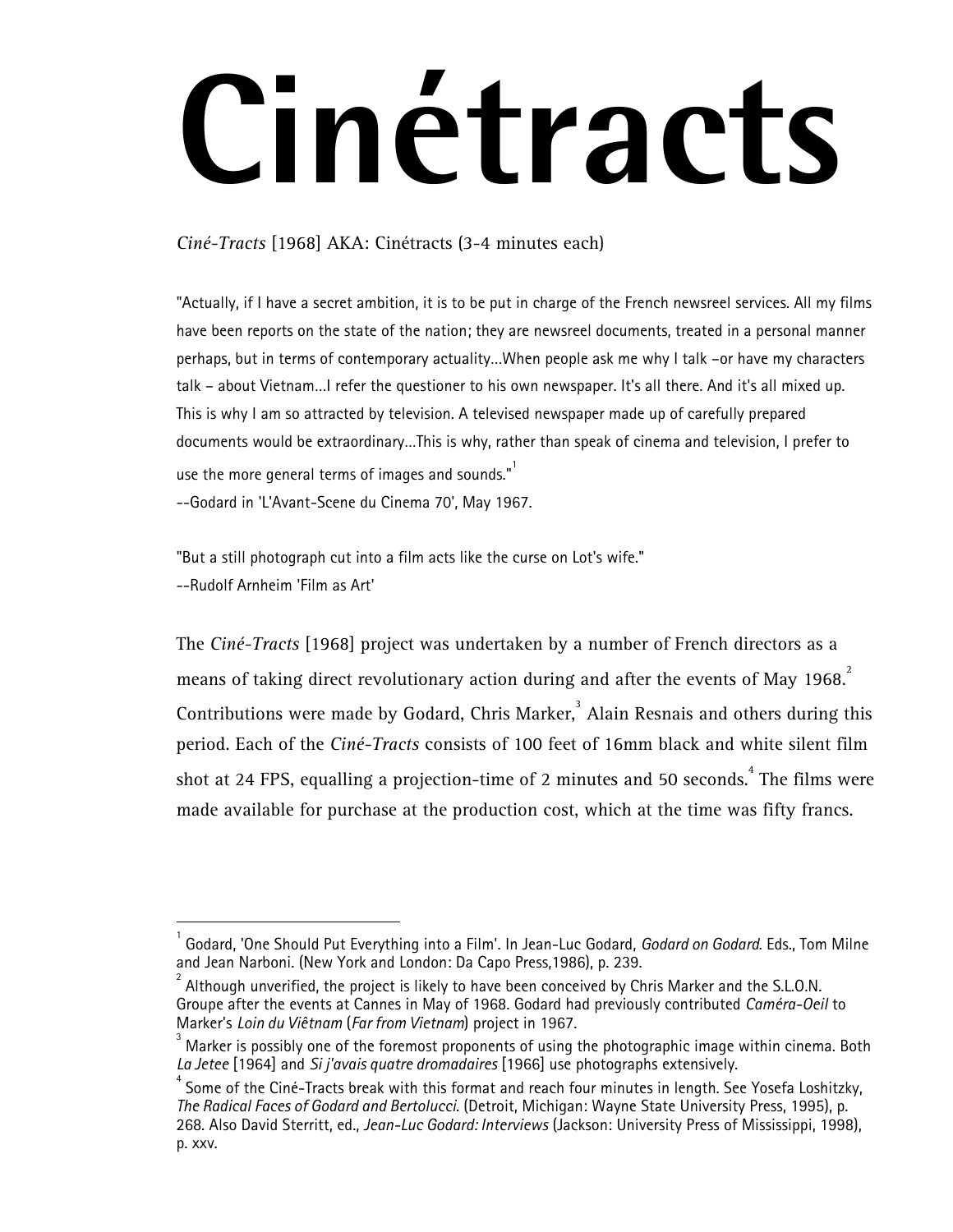As part of the prescription for the making of the films, the director was to self-produce, self-edit, be the cinematographer, ensuring that each film was shot in one day. Godard had undergone a series of encounters on the barricades during the 'Langlois Affair' in February of 1968, $^{\mathrm{5}}$  and during May was seen actively involved in labour marches, photographing the riots in the Latin Quarter. He also took time to shoot some material at the University of Paris campus at Nanterre.<sup>6</sup>

Due to the anonymous approach of the directors involved in the *Ciné-Tracts* project and the unification between the directors, no credits are given in any of the *Ciné-Tracts* to identify who made them. This use of anonymity extends to the way each film is numbered. The number of each Ciné-Tract is allocated by where the contribution falls within the total number completed by the group. For example, Godard's contributions available for viewing at the British Film Institute are numbered 001, 004, 7, 9, 16, 018, 019 and 23.<sup>7</sup>

Julia Lesage notes that many of the *Ciné-Tracts* exhibit signs of Godard's direct involvement, such as Godard's distinctive handwriting on the intertitles or directly upon the images themselves.  $\degree$  Although these signs of Godard's authorship might be attributable to work he had done for other contributors to the *Ciné-Tracts* project, it would appear to be unlikely given the project's prescriptive nature.

Winston-Dixon states that part of the prescription involved in the making of the *Ciné-Tracts* was that each of the films was supposed to be edited entirely in camera. Given that Godard's *Ciné-Tracts* are entirely comprised of still images, and frequently make use of intertitles, it is understandable that this method may have sped up the process of recording the films. If Winston-Dixon's information is correct, the amount of preparation that this method must have involved is readily apparent. The process of editing within the

 $^{\rm 5}$  The 'Langlois Affair' was an important moment preceding the May events with a number of French and international film directors becoming directly involved in the fate of Henri Langlois' position as head of the Cinémathèque Française. See Glenn Myrent and Georges P. Langlois, *Henri Langlois: First Citizen of Cinema* (New York: Twayne Publishers, 1995). Also Sylvia Harvey, *May '68 and Film Culture* (London: British Film Institute, 1978), pp. 14-16.

 $^{\circ}$  Wheeler Winston Dixon, *The Films of Jean-Luc Godard* (Albany: State University of New York Press, 1997), p. 103. For an image of Godard shooting the *Ciné-Tracts* in May*,* see the Appendix. Figure. 2.

<sup>7</sup> The potential that other Godard contributions to the *Ciné-Tracts* project is possible. I have not been able to determine the exact number made by the group.

<sup>&</sup>lt;sup>8</sup> Julia Lesage, *Jean-Luc Godard: A Guide to References and Resources* (Boston: G.K. Hall & Co., 1979), pp. 93-94.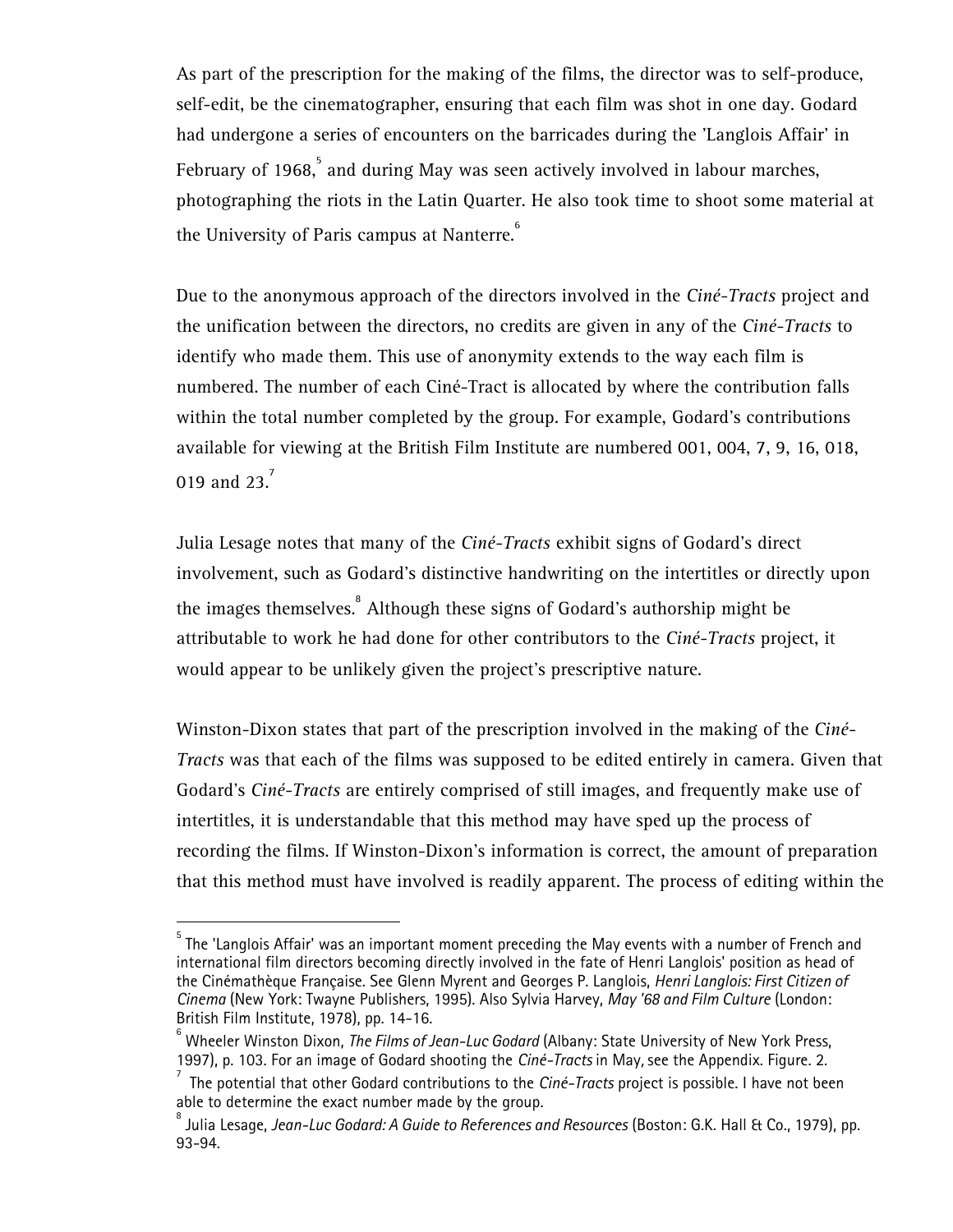camera would have entailed an enormous amount of storyboarding given that the *Ciné-Tracts* use hundreds of still images, frequently repeated between the films.

The *Ciné-Tracts* were distributed outside of the commercial system of distribution. Owing to the modestly successful private distribution and availability within France, the project succeeded in reaching audiences interested in the shared ideals of workers and students in the May revolt.

The eight Godard *Ciné-Tracts* available at the British Film Institute were shot in May and June of 1968 with screenings also taking place over those two months. They were made for a predominantly French audience, and were screened in French "student assemblies, factories on strike and political action committees in May [and June] 1968."<sup>10</sup> However, the films were also screened in England at the New Arts Lab, $11$  and the National Film Theatre, with limited screenings on the festival circuit, notably in Venice and New York.

Although the textual inscriptions used within the *Ciné-Tracts* are in French, and there does not appear to have been a subtitled translation into English made available, Godard's montage reveals a great deal of information that would not be lost on an Englishspeaking audience.

It should be noted that international distribution of the *Ciné-Tracts* was most likely an after-thought that can be attributed to overseas interest in the directors involved in the project, as opposed to the content of the films. By 1968, both Chris Marker and Godard were internationally known on the festival circuit<sup>12</sup>; while Godard and Truffaut's disruption of the Cannes Film Festival that year had also been highly publicised.<sup>13</sup>

<sup>&</sup>lt;sub>9</sub><br>Winston Dixon, p. 103.

 $\frac{10}{11}$  Winston Dixon, p. 103.

<sup>11</sup> Winston Dixon writes that *Loin du Viˆet-nam* [1967] (including Godard's contribution to the project *Caméra-Oeil* or *Camera Eye*) was screened in the summer of 1968 at the New Arts Lab. It is likely that

For a detailed analysis of Godard's films and their screenings in the U.S. throughout the 1960's and 1970's see Craig Fischer, 'Films Lost in the Cosmos: Godard and New York Distribution and Exhibition (1961-1973)', *Spectator*, 18 (1998), 47-66.

<sup>&</sup>lt;sup>13</sup> See Penelope Houston, 'Cannes 68', Sight and Sound, 37 (1968), 115-117. The article provides a somewhat tongue-in-cheek look at the happenings on May 18. Godard got into a "tussle" with Polanski "about who or who wasn't a Stalinist," which is ironic considering Godard got into a fight with Polanski's old room-mate Quarrier later in the year (see *One Plus One*). Truffaut apparently got into a knock down "scuffle" as well (reportedly his fifth that year). See also Gilles Jacob, 'The 400 Blows of Francois Truffaut', *Sight and Sound*, 37 (1968), 190-191.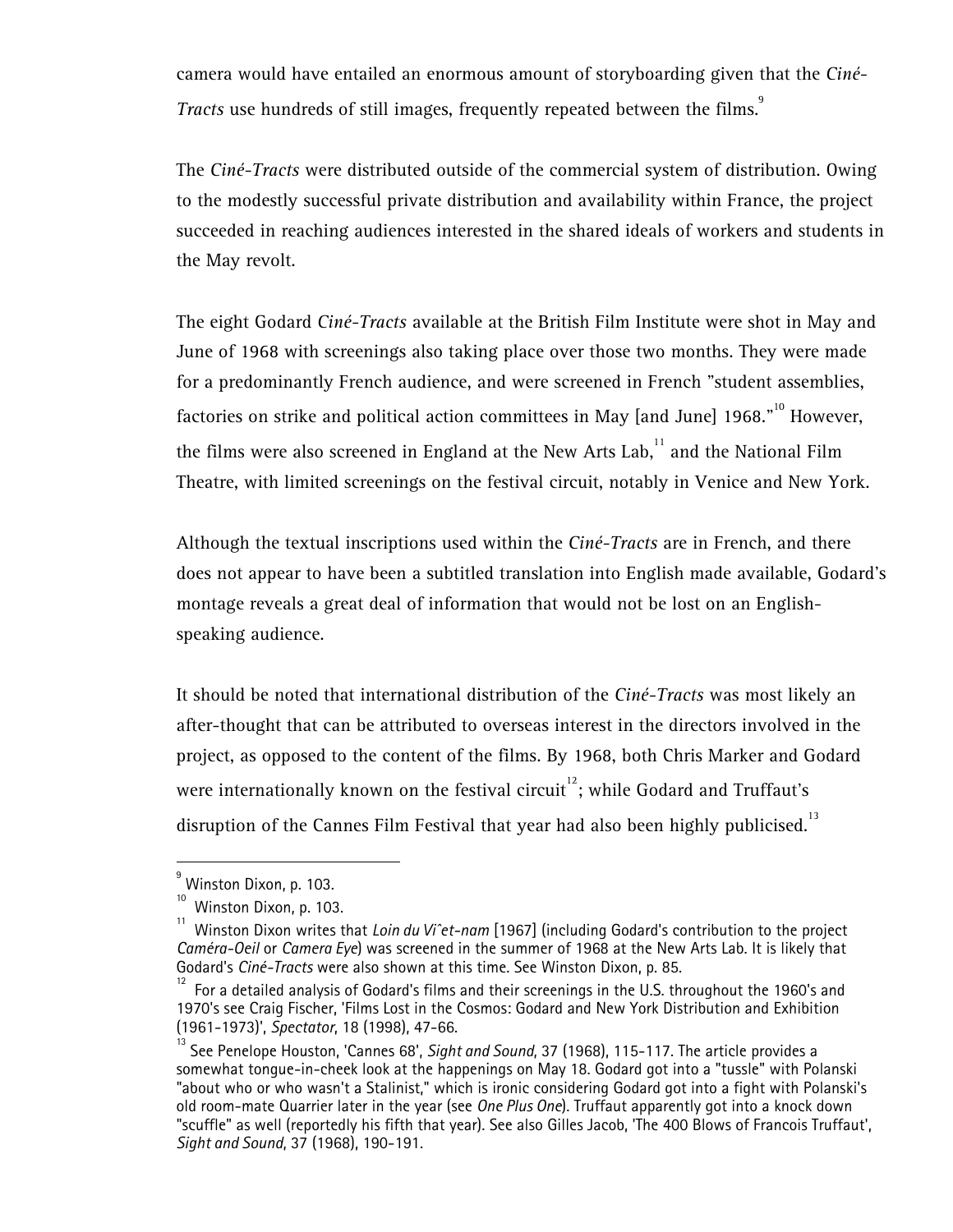The purpose of the *Ciné-Tracts*, as with most of Godard's 1968 film projects, was to offer a critically alternative source of 'news' or information in contrast to the commercially offered mediums available. Although the prescriptive nature of the films, their limitation of budget and the limitations introduced by their use of silence, technically confines what can be achieved by the project, the amount of 'alternative' documentary information contained in the *Ciné-Tracts*, subverts the state controlled media information. The state censorship of the media throughout the events of May necessitated communication along different lines than had existed before. With the *Ciné-Tracts*, Godard was able to provide one avenue of contact and information to various cadres that formed throughout the May revolt. By creating a form of agit-prop for specific audiences, the *Ciné-Tracts* provided a means of encouraging the revolutionary momentum begun in Nanterre earlier in the year.

As part of the 1998 Viennale Film Festival's recognition of the events of 1968 on cinema, Jonathan Rosenbaum contributed some of his memory of this time.

It's also worth adding that during the week's run of *La Chinoise* that started at New York's Kips Bay Theater on April 3, I and many friends of mine went to see it more than once. Some of these friends were attending Columbia University at the time, and when that college campus was taken over by students a short time later, I couldn't help but think that Godard's film had inspired and influenced their militancy. Maybe part of this was wishful thinking, but maybe not: word of mouth travelled more quickly in those days--faster than the New York Times, faster even than television--because there was less media to compete with. *Not that the media didn't exist, but it was believed in much less by people of my generation; all one had to do was read --or, on television, see--the reports of the demonstrations we participated in, against the Vietnam war and on behalf of civil rights, in order to understand that the truth of what happened was available only from fellow demonstrators and other members of the counter culture, not from the "official" channels.* And the same thing was true when it came to finding out about movies: the David Denbys and the Eugene Archers of 1968 were not the authorities one had to turn to. $14$  (Italics mine)

<sup>14</sup> Jonathan Rosenbaum, 'My Filmgoing in 1968: An Exploration', *That Magic Moment: 1968 and the Cinema* (1998). Internet WWW page, at URL: <http://www.viennale.or.at/1998/magic/rosenbe.htm> (version no longer available).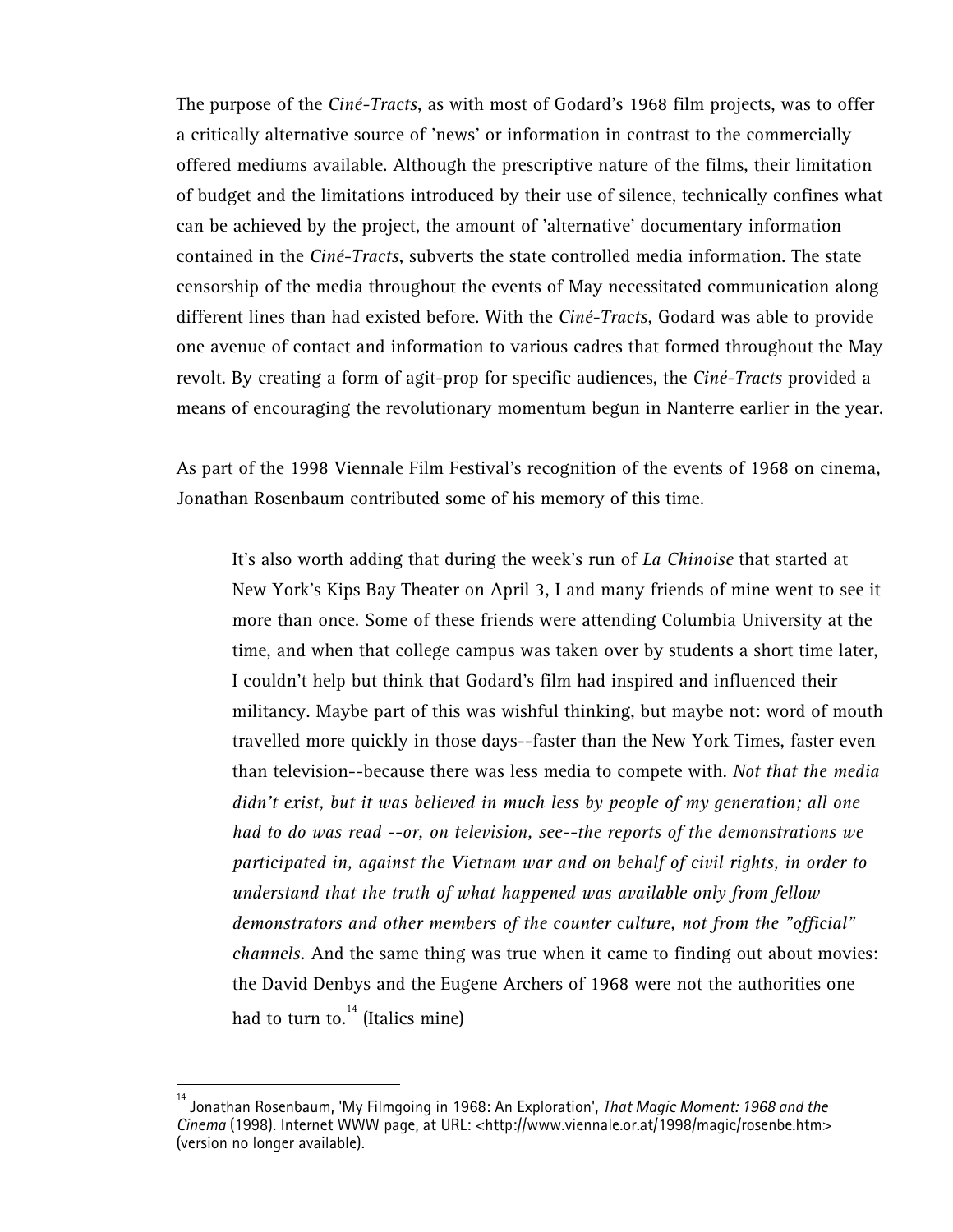*Le Gai Savoir* [1968] had used images from advertising sources illustrating 8mm Cineequipment, suggesting the means of communicating through the cinematic medium were being opened to a greater number of individuals. There is a form of implicit homage to the industrialisation or production of photographic and Cine-equipment within Godard's *Ciné-Tracts*. The widespread availability of filmmaking equipment to consumers and institutions in the late 1960's allowed a reappropriation of the means to record and distribute visual communication outside the confines of a conventional or commercialised media system.

That is not to say the *Ciné-Tracts* are some form of celebration of the democratising of technology, but they do hint at the function new technology can serve as a catalyst for a public revolution of images. Although the 16mm format was frequently a choice for professional filmmakers, it is used in its most basic form in the *Ciné-Tracts* project. Given that the *Ciné-Tracts* did not use sound, the most basic of equipment could be utilised to screen the films. In particular, the format was relatively easy to duplicate and disseminate throughout institutions such as the Universities; and due to the portability of the equipment needed to project the films, it is imagined the University 16mm projectors were 'borrowed' to allow the *Ciné-Tracts* to be screened within the factories where strike action was taking place.

The overwhelming amount of historical data about meetings that took place within the confines of the university and factories undergoing strike action, suggests that these places were not just chosen because they were under siege by the state, but were geographic places that provided the technology to distribute communications and organise plans of action.<sup>15</sup>

Winston-Dixon points out that this sort of filmmaking would have been done on video tape today, but video technology was in its infancy in 1968 making it difficult and impractical to use for the *Ciné-Tracts* project. Godard had tried to experiment with video technology as early as 1967 when filming *La Chinoise*<sup>16</sup>. However, shooting the *Ciné-Tracts* in this format would have destroyed their political purpose. Shooting with video

Publication (in German) available from Internet WWW Page, at URL:

<sup>&</sup>lt;http://www.viennale.or.at/english/shop/index.html> (version current at 7 October 2000).<br><sup>15</sup> See *Grands soirs et petits matins: Mai 68 au Quartier Latin*, dir. William Klein, 1978.

<sup>&</sup>lt;sup>16</sup> Colin MacCabe, Godard: Images, Sounds, Politics (Bloomington: Indiana University Press, 1980), p. 133.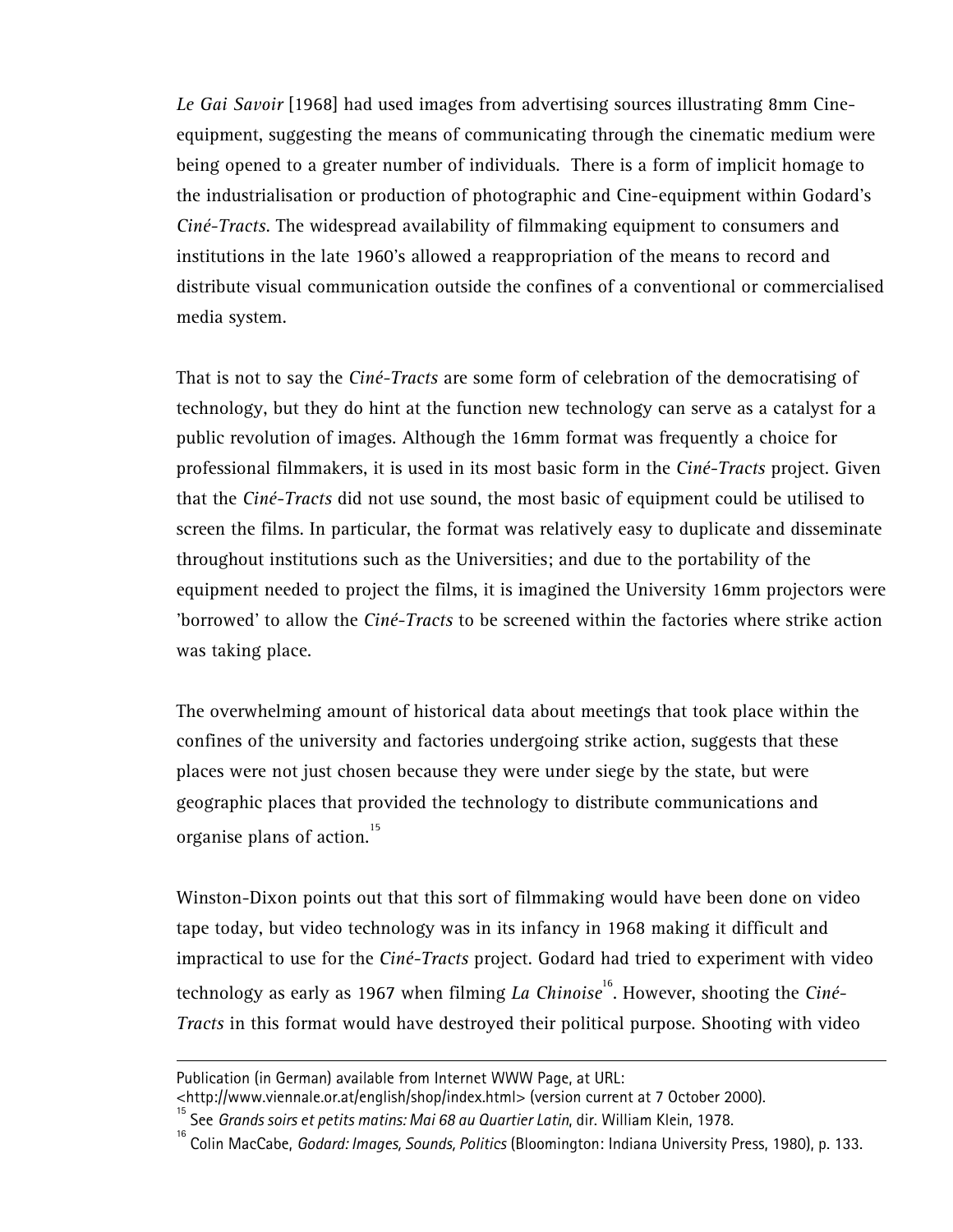would contradict the objectives of the project, which could only be achieved through the maximisation of distribution to those the films were trying to encourage. Video technology was only accessible to a very few, such as television stations––one of the media avenues the films were attempting to undermine––and the means of screening 16mm were at the disposal of both students and workers who were the target audience *creating* the revolution. In her examination of film culture in May 1968, Sylvia Harvey points out

A film projected in a factory is a rather different phenomenon from a film projected in a cinema, and the former was seen as part of an attempt at breaking down the 'normal' relationship that exists in capitalist society between the audience-consumer and the spectacle-product. The emphasis on new locations for screenings indicated the beginning of a realisation that it was not enough simply to change the content of films, but that the whole socio-economic structure in which they operated had also to be changed. Film as a consumer product was seen as an intrinsically non-revolutionary phenomenon, and to simply use the film content to show a condition of misery, of contestation or of struggle was regarded as an inadequate, an incomplete solution.<sup>17</sup>

The *Ciné-Tracts* demonstrate Godard's desire to contribute revolutionary 'tools' in an openly political way. In an interview with Kent E. Carroll in 1970, Godard stated that there had been an enormous change in his attitude towards his role as a filmmaker during this period.

I was a bourgeois filmmaker and then a progressive filmmaker and then no longer a filmmaker, but just a worker in the movies. $18$ 

Without the necessity to address the cinematic material to a 'larger public,' the target audience is confined to the militants Godard wants to encourage to pursue revolutionary goals. If Godard's aim is the production of smaller films for smaller audiences, the *Ciné-*

<sup>&</sup>lt;sup>17</sup> Sylvia Harvey, *May '68 and Film Culture* (London: British Film Institute, 1978), pp. 28-29.<br><sup>18</sup> Jean-Luc Godard, quoted in Kent E. Carroll, 'Film and Revolution: Interview with the Dziga-Vertov Group'. In *Focus on Godard*. Ed., Royal S. Brown, (Englewood Cliffs, N.J.: Prentice-Hall Inc, 1972), pp. 51- 52. This statement also highlights Godard's alignment with the ideas proposed by the *Lef* group. See Richard Sherwood, 'Documents from *Lef*', *Screen*, 12 (1971/2), 27.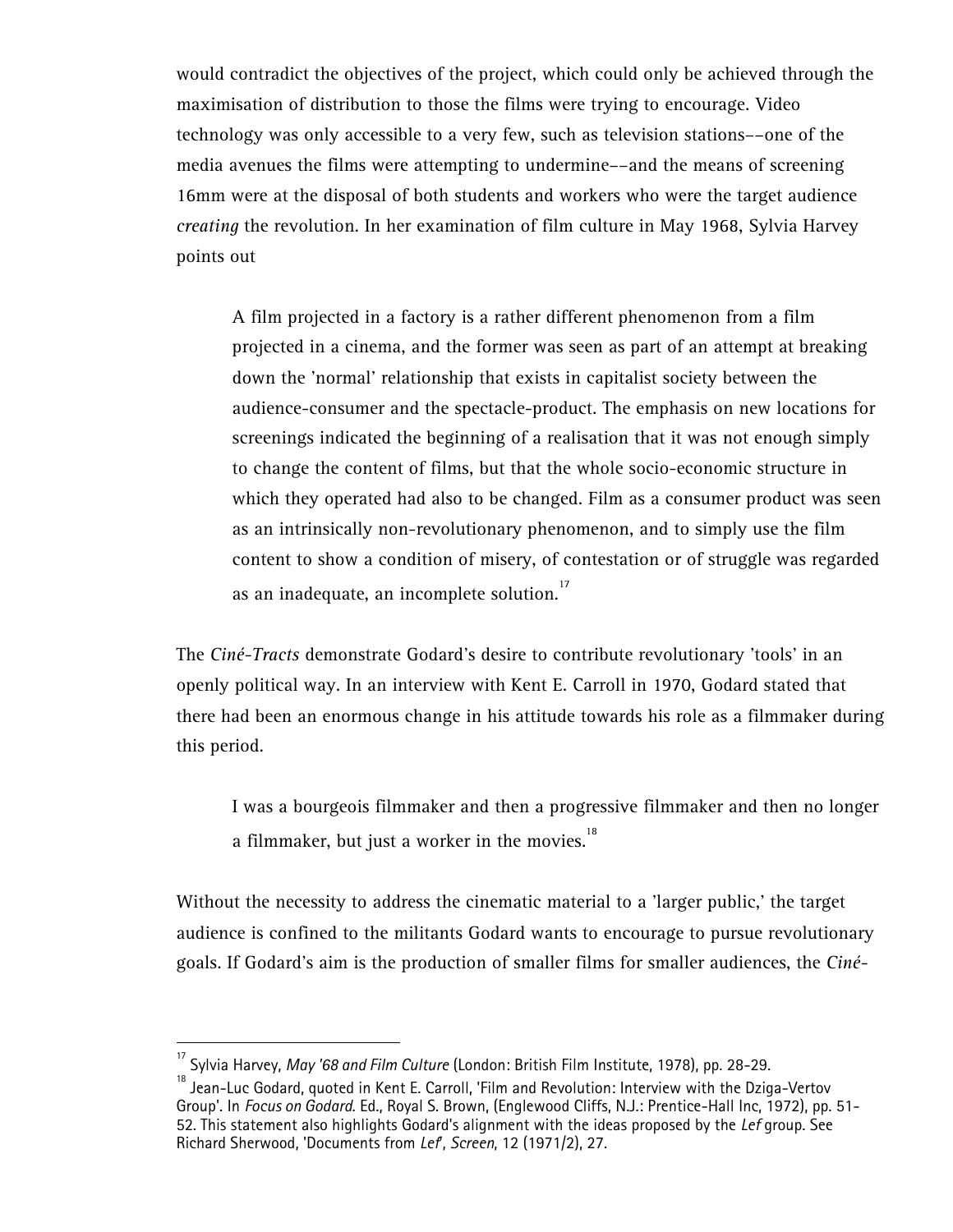*Tracts* also demonstrate his ability to enter a non-commercial sphere, albeit in a limited way.

Due to their relatively limited means of distribution, the *Ciné-Tracts*, and later projects such as *Un Film Comme les Autres* [1968], also represent a turning point in Godard's aims in relation to spectatorship. In this respect, the films are the precursor of the problems Godard would face with the films made in the post-1968 Dziga-Vertov period.<sup>19</sup>

Each of Godard's Cinétract films opens with either simple machine produced type, or what is recognisably Godard's hand-written script that is either white on black or black on white with a title reading 'Cinétract' and its attendant number. Individually, the films illustrate Godard's political concerns with the May movement, and provide ample illustration of the social divisions that were created. The majority of images are representative of both sides in the revolutionary struggle of May. For example, the pro-Gaullists are frequently pictured opposite their anti-Gaullist counterparts. By manipulating the binary oppositions, Godard is able to reveal the tensions between opposing sides in the revolt, but he is also able to exacerbate them.

For example, the *Ciné-Tracts* creates a very clear-cut depiction of the pro-Gaullist members of French society. Footage shot in the Latin Quarter is contrasted with the Pro-Gaullist marches in the Champs Elysees. The images Godard selects of these marches include the Arc de Triomphe as a prominent and potent symbol of the older generation. Men in bowler hats with their wives in twin-sets and pearls look on in disgust at the younger generation. City officials in Tri-Colour sashes look on in earnestness as they march with pro-Gaullist banners down the Champs Elysees. The C.R.S. $^{20}$  celebrate the violence inflicted on the students and workers by slapping each other on the back. Each of these images contributes to what Godard hopes is the galvanising of the spectator with the ideological aims of the demonstrators.

Using montage, Godard creates sequences that contrast young with old and bourgeois with revolutionary. These sequences cut from the youthful protestors to the older onlookers who disapprovingly watch the confrontation between police and protestor. This

<sup>19</sup> Claire Johnston and Jan Dawson contributed an interesting article about contemporary alternative developments for independent filmmakers and exhibitors in 'Declarations of Independence', *Sight and Sound*, 39 (1969/70), 28-30.

<sup>20</sup> C.R.S. Compagnies Républicaines de Sécurité: National Riot Squad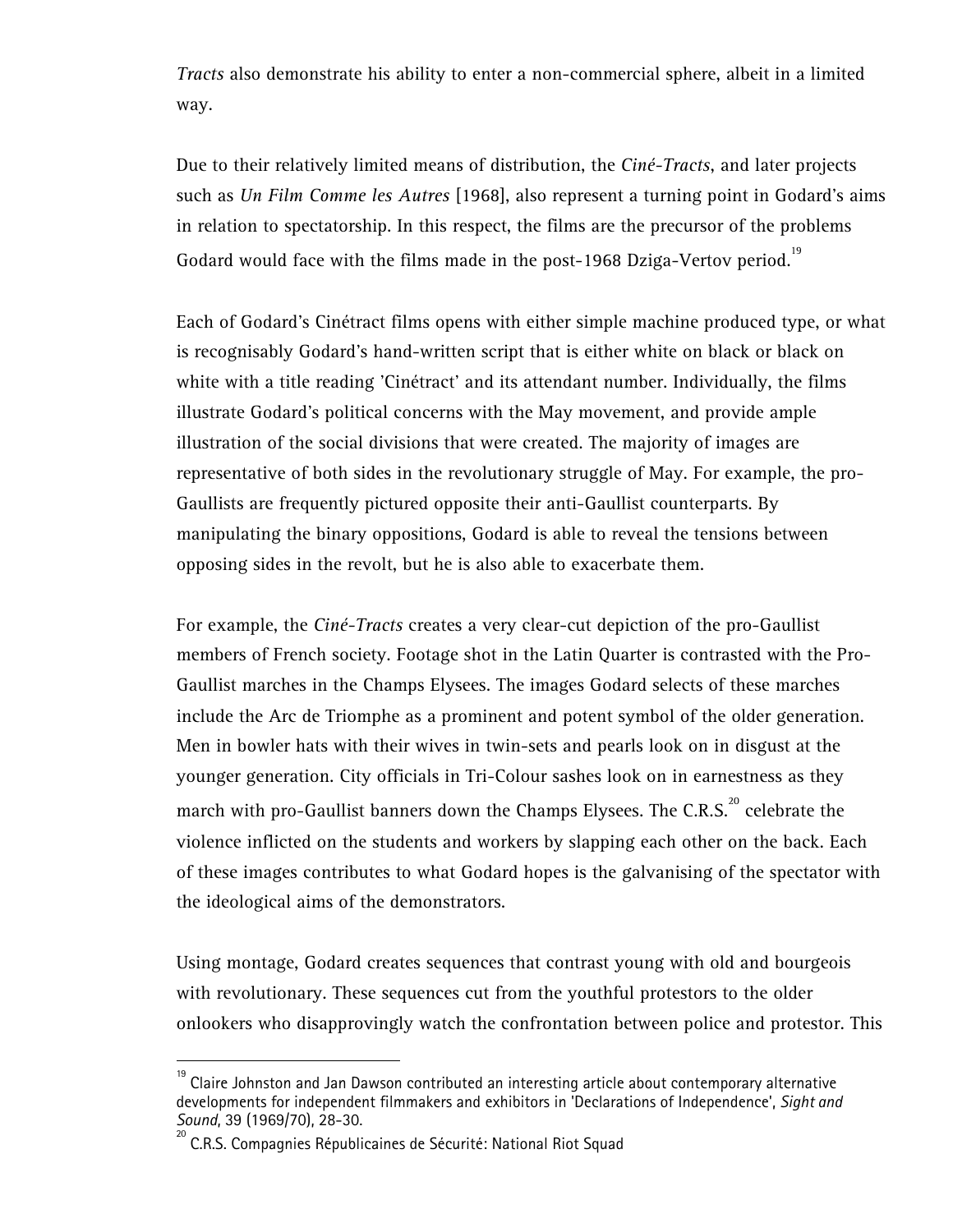can also be interpreted as a call to the spectator for direct revolutionary action, by its indictment of those who watch and are not participating in the revolution. Scenes such as this also enforce the idea that the revolution is an active force that is presently happening, thus creating a sense of urgency or immediacy to the images.

In general terms, Godard's *Ciné-Tracts* also explore the uses of photography, photojournalism and the relationship the still image has to news reportage and the understanding of events. This is usually achieved by textually inscribing an image to reflect revolutionary ideology or contrasting binary images that give a politically sardonic satirical allusion. For example, in Ciné-Tract 018

A series of shots that produce a montage of individual faces in CU shouting.

Faces of smiling C.R.S. police marching. Camera pans $^{21}$  left revealing the enormity of the phalanx, and revealing citizens on the curbside clapping them on.

Intertitle [Pen on Paper]: "Vive La Police!"

LS of crowd receding into background. Camera pans left over image to reveal people in CU laughing.

Intertitle: "Les Brave Gens Avec Nous!"/The Brave People With Us!

MCU of bourgeois man in dinner suit with bow tie and military-styled moustache stroking chin.

CU Elderly man wearing a black beret with determined/concerned face.

MCU Middle-aged men in uniform black suit jackets, white shirts and black ties.

MCU Younger man in almost identical dress,

Image of marching women holding the Tri-Colour flag. Camera pans right over the marching figures to linger on a shot of a woman whose dress and style emulates Jacqueline Kennedy.

Intertitle: "Et Assez De Violence!"/ And Enough Of Violence.

CU Hands holding sign "Assez De Violence"

MCU of man who is holding sign, panning down to reveal sign.

Intertitle: "Compris?"/ Understood?

 $\overline{a}$ 

The butt of a rifle in MCU positioned diagonally across frame. C.R.S. in background with one member who has his face averted.

Intertitle: "Nous Protestations"/ Our Protest/Pleas.

Frequently Godard uses pans over the still images to give feelings of action or movement.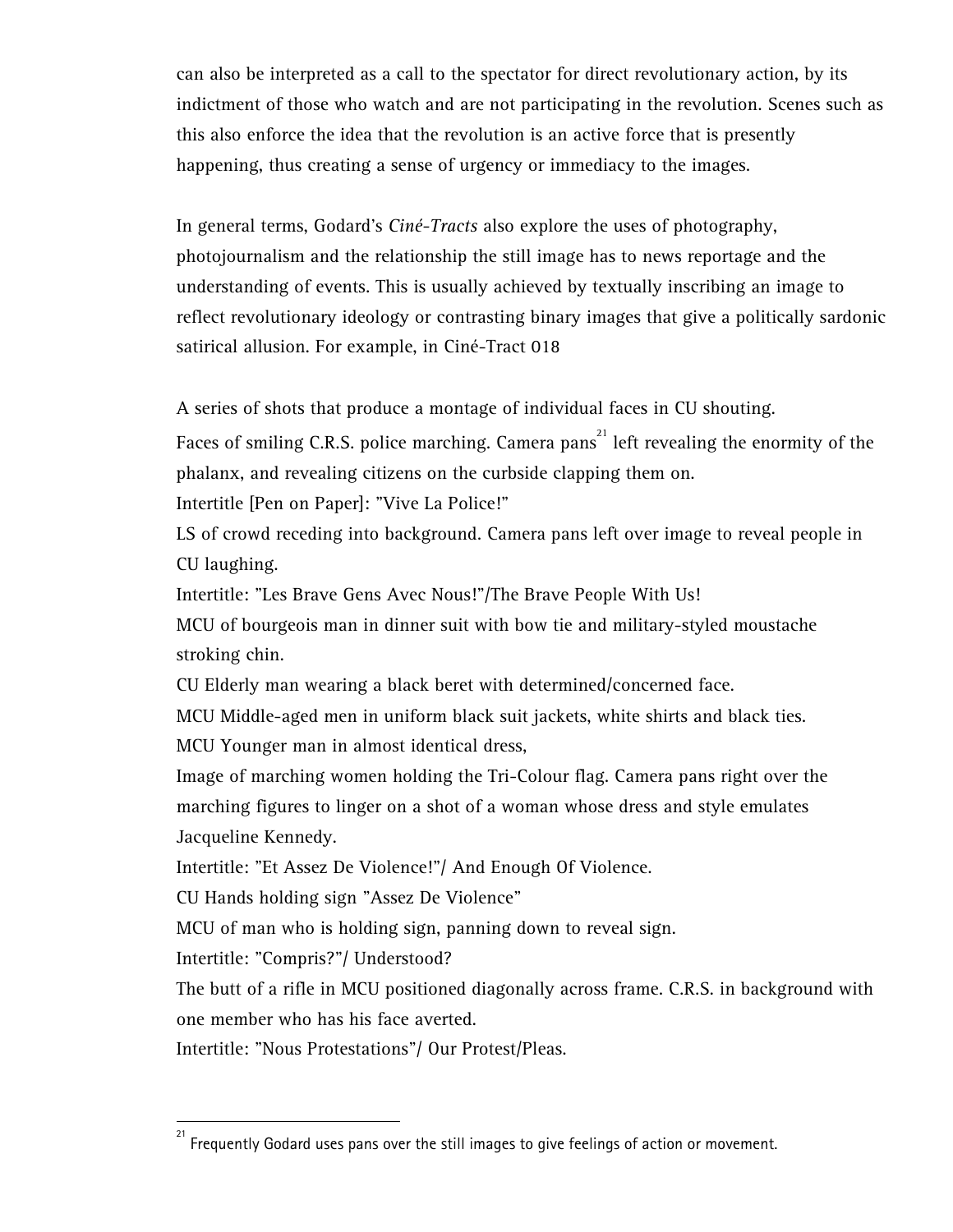Godard frequently uses mise-en-scene within the *Ciné-Tracts* to depict action and movement. Using the borders of the frame, Godard contrives images of the C.R.S. as robotic figures that have a similar and equally humorous functionality to Sennett's Keystone Cops. They're frequently shot running diagonally from one corner of the frame to the other with no readily apparent purpose. The majority of the time they are depicted as faceless automatons, or inhuman masked oppressors – helmeted and goggled, they are devoid of human identity.

However, Godard also manages to shamelessly satirise the C.R.S. by capturing them with their batons in obvious Freudian poses. In contrast to the humorous depiction of the C.R.S., Godard frequently illustrates the brutality of the violence that the C.R.S. were capable of inflicting. By contrasting the comic images of the C.R.S. with the acts of violence, the intensity of the effect upon the spectator increases their sympathy or support for the demonstrators.

One particular shot of a demonstrator bleeding as he is being beaten also shows his girlfriend looking directly into the camera seeking help. By the juxtaposition of the comic with the dramatic images, Godard is able to effect a greater impact upon the audience, and create a sense of outrage.

A great deal of the footage used within Godard's *Ciné-Tracts* steps outside the prescription of the filmmaker's own recording of events. Using images from other sources of information lends the films an appearance of a bricolage of material almost bordering the aleatory. For example, Godard includes Edouard Boubat's photograph *'Plutot la vie,'* [1968] an internationally published image that became recognised as one of the seminal photographic depictions of the May 1968 events. $^{22}$ 

Many iconic pop-cultural images of the 60's circulating today are represented in the *Ciné-Tracts*. Therefore, it comes as no surprise that the first shot of *Ciné-Tract* 23 is of Che Guevara. Guevara, whose image has possibly lasted the longest as the 60's iconic embodiment of revolutionary youth and spirit, is still found battling it out with St. Exupery's 'Little Prince' in Paris tourist shops today.<sup>23</sup> However the image of Guevara also

As of May 1999, Boubat's image is a 'picture-postcard' for tourists in most Paris tourist shops.

<sup>23</sup> Michael Harder, *Michael Harder Photography - CUBA - Alberto "Korda" Gutierrez*. Internet WWW page, at URL: <http://www.pix.dk/korda2.htm> (version current at 7 October 2000). Korda's image of Guevara has been used largely for advertising purpose in recent years for 'Revolutionary' cachet. Leica are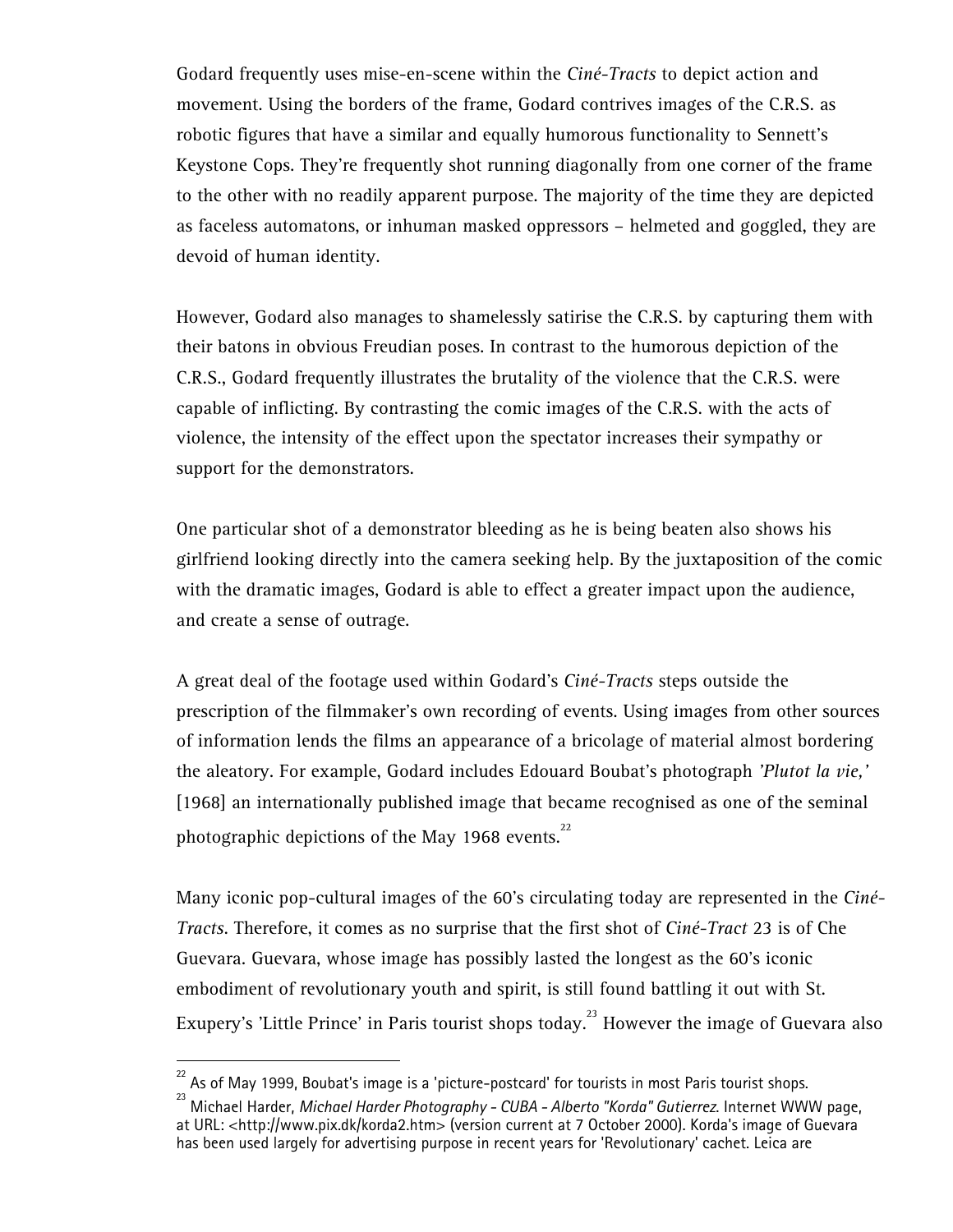assigns a far more serious implication to the May revolt. As with the images of Vietnam, Godard broadens the meaning of the May events into a global revolution of which France is a part by destroying the conservative perception of the May events as a 'national moment of unrest'.

This war of icons is in part the inspiration for Godard's 'cold war' attack on the French establishment. In his 1964 book '*Understanding Media*,' Marshall McLuhan reveals the ideological use of images and their purpose within the cold war by the State. Recent evidence from media sources have suggested, for example, one of the pivotal moments in the cold war was the internationally televised national parade of the USSR's nuclear capabilities during the 1960's. In fact, the USSR had nowhere near the nuclear arsenal that was suggested by the television images that were broadcast. All of the 'missiles' shown were empty casings, due to the Russian military not having perfected the technology to create such a weapon. However, the effect of having shown what 'appeared' to be a nuclear arsenal was incontrovertible to the western media.

Using the space programme as an example of image over substance, McLuhan expressed the opinion that it was immaterial whether or not a US or USSR based space programme made it to the moon first. The image that corroborated it however was worth a great ideological victory.<sup>24</sup>

Even ideological warfare in the eighteenth and nineteenth centuries proceeded by persuading individuals to adopt new points of view, one at a time. Electric persuasion by photo and movie and TV works, instead, by dunking entire populations in new imagery.<sup>25</sup>

By repeating images that have become familiar to the audience from media sources, and reinscribing their meanings, Godard is able to remake the meaning of the image to reflect a different ideological discourse. Through directly annotating the image, or by the use of montage, Godard confronts the spectator and encourages them to take direct

currently using Korda's image of Guevara for their 2000 'Totally Revolutionary' advertising campaign. Korda is currently suing Vodka manufacturer 'Smirnoff' for wrongfully appropriating the image. CNN.com. *Vodka ad featuring famed photo of 'Che' Guevara sparks furor*. Internet WWW Page, at URL: <http://www.cnn.com/2000/WORLD/americas/08/09/cuba.cheguevara.ap/index.html> (version current at 7 October 2000).

<sup>24</sup> Marshall McLuhan, *Understanding Media: The Extensions of Man* (Cambridge, Massachusetts and London, England: The MIT Press, 1995), p. 338.

 $^{25}$ McLuhan, p. 339.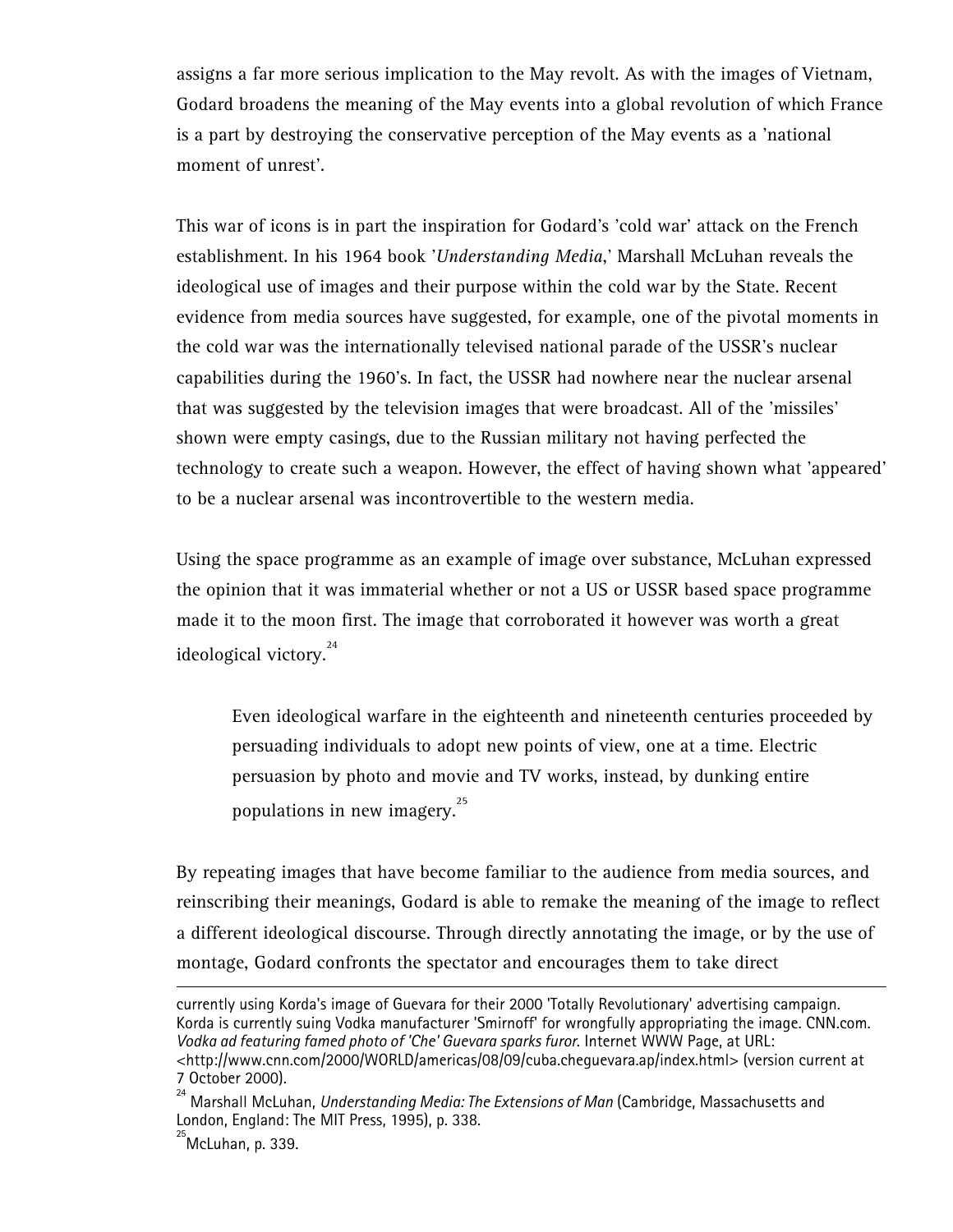revolutionary action. In another way, by critically examining the devices the commercial media use, Godard attempts to reformulate or transform the original image into one that concurs with the ideological aims of the May revolt. For example, Godard often depicts text used as image.

Protestors hold newspaper headlines aloft to show their solidarity with the message $^{26}$ , or to illustrate their objection to what the headlines say. For example, Ciné-Tract 7 uses familiar images of De Gaulle and Franco, merging the images so that their visages appear indistinguishable.

By using 'ready-made' still images, Godard is able to emulate the print medium, but is also able to use the images from outside sources giving them movement. Largely using the camera for panning and zooming, the *Ciné-Tracts* includes only one use of what could conventionally be called a 'cinematic sequence'. The sequence of images shows a protestor throwing an object at the C.R.S. and illustrates a staccato-like movement of the protestor picking up the object, running forward and throwing it.

Significantly, the images may either have been derived from cine-footage, achieving the effect by dropping alternate frames, or have been taken with a motorised still camera, reinforcing Godard's challenge to the print medium.27 In *Ciné-Tract* 001, Godard deflates the effects of the violence committed by the C.R.S. into a dangerous children's game of catch. After positioning a C.R.S. guard on the left hand side of the frame throwing an object off-screen to the right, Godard cuts to an image of a protestor on the right hand side of the frame throwing an object back into left off-screen space.

The textual inscriptions on the images frequently use inclusive language such as "us," "we," or "our". There is no doubt that Godard not only wants to include himself as an active participant in this 'dialogue' he wishes to establish with the spectator, but he also wants to provide guidance and ask questions as to what a revolutionary is–drawing a line where passivity is to be excluded, and action with solidarity is the only way forward.

<sup>26</sup> One protestor holds an edition of the newspaper 'Action' that bears the headline "De Gaulle: Assassin Assassin Assassin"

As far as I've been able to ascertain, most commercially available SLR's in 1968, such as the Nikon F, were capable of up to 4 frames per second with Mirror Lock Up, which is easily capable of capturing the sequence.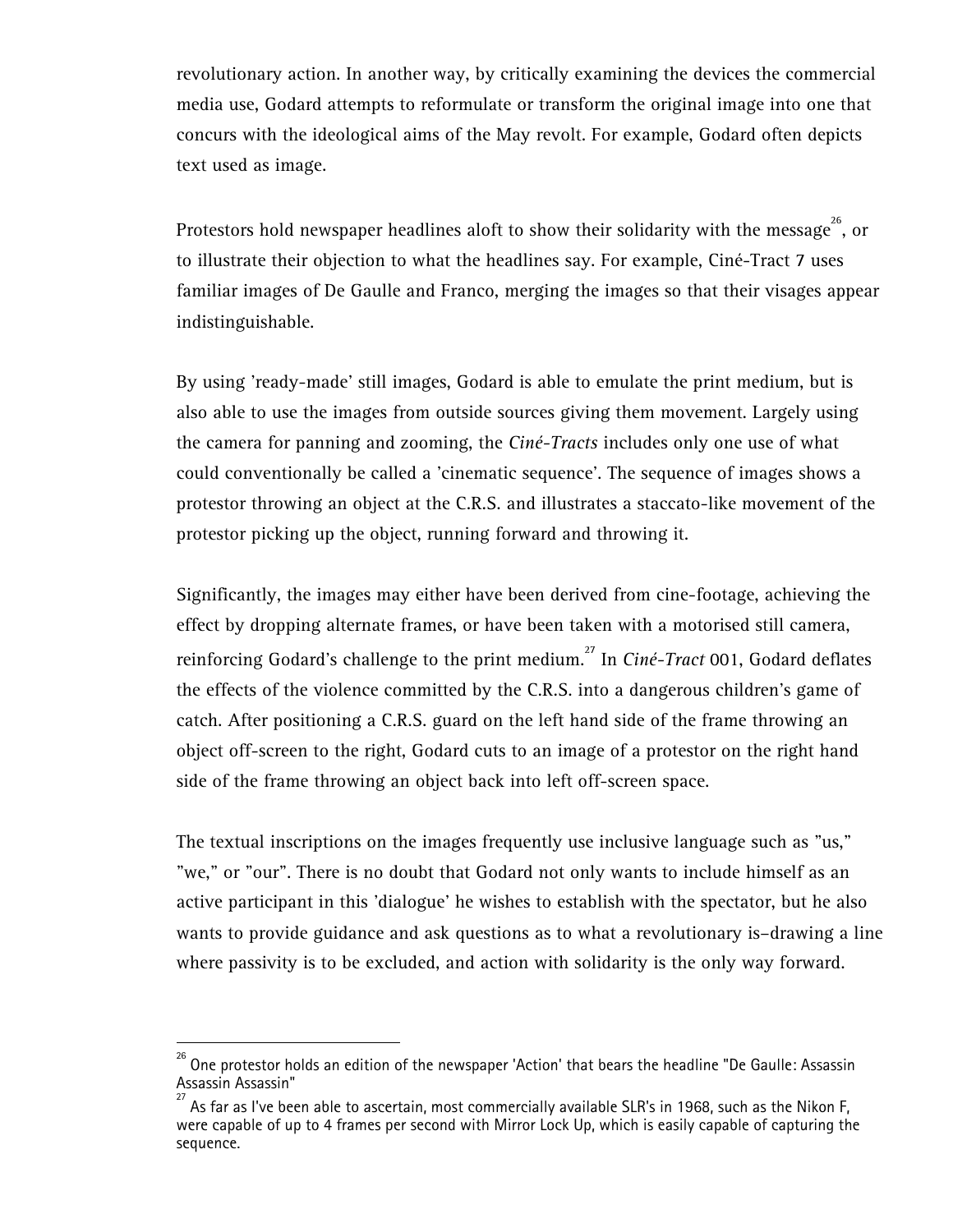By contrasting the image with the text, Godard expects the play between the two to engage the viewer and catalyse the spectator into revolutionary action, as opposed to what Godard obviously perceives as a normal submissive or passive watching of moving images. For example,

An image of naked lovers with the script reading 'sentiments d'amour'/feelings of love. A poster advertising *La Chinoise [1968]*, Godard inscribes the image with 'Dans Notre Ambition'/ In our ambition.

Two soldiers with a rocket launcher inscribed with 'De Revolution Naire'/ From the revolution born.'

4. An oil painting depicting a road in front of an abstract house inscribed with 'Nous Tacherons D'Avancer'/We must advance.'

In many respects, the importance of the *Ciné-Tracts* project, as a whole, is their documenting of the May revolt from an alternative perspective. However, Godard's *Ciné-Tracts* undermine any conventional 'serving' of the documentation of events, and instead, try and pull the viewer into a dialogue with the material. The intertitles in particular pose a number of questions that Godard phrases with sardonic sarcasm. It should be noted that Godard uses approximately two question marks throughout all of the textual signifiers in the eight *Ciné-Tracts*. This would suggest to the spectator that they should regard the textual material as rhetorical. By using this technique, Godard reinforces the exclusivity of the audience that the *Ciné-Tracts* was created for.

One of the means to counteract the effect the state media has had upon moving images from the May revolt is Godard's attempt to reappropriate the original power of the images by guiding the spectator to alternate readings through the textual signifiers. By reappropriating the images with renewed textual meanings, Godard is able to subvert images used by the media, reformulating them into revolutionary texts. As has been suggested, the language employed by the *Ciné-Tracts* is inclusive, and Godard goes to great lengths to position the revolutionary struggle in a much wider sphere of influence than the national level.

Using the Vietnam conflict as a contemporary reference, Godard also refers to an earlier historical struggle by including images of Franco and merging them with the face of De Gaulle within the *Ciné-Tracts*. The inclusion of the images of Franco attempts to raise a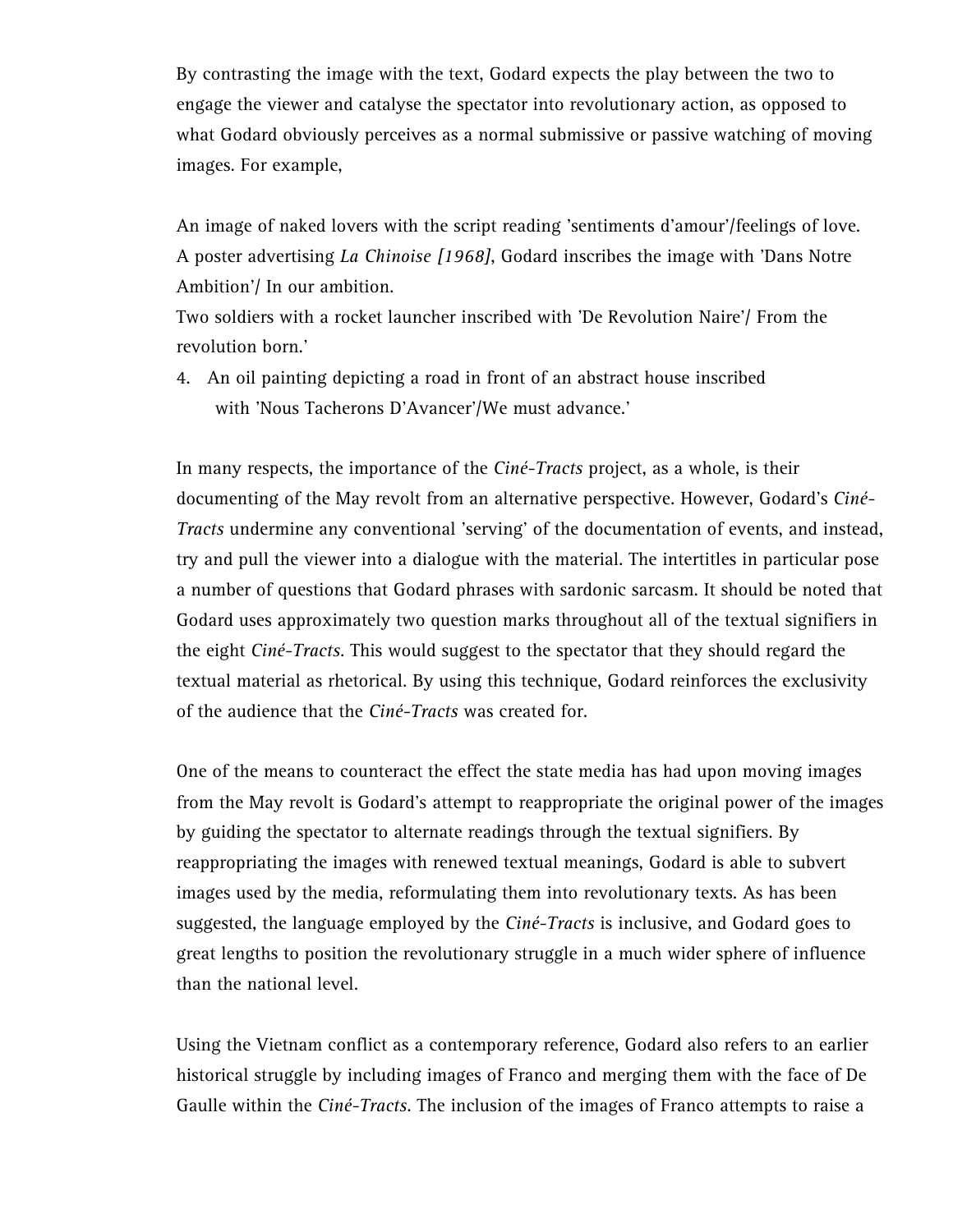revolutionary consciousness that has its generational historical precedent rooted in an earlier struggle which aroused revolutionary sympathy.

Writing on the effectiveness of the Spanish Civil War in politicising his generation, Louis Althusser illustrates the significance of the war in its transformation of class awareness.

It surprised us just as we entered the world, and turned us students of bourgeois or petit bourgeois origin into men advised of the existence of classes, of their struggles and aims. From the evidence it forced on us we drew the only possible conclusion, and rallied to the political organisation of the working class, the Communist Party.<sup>28</sup>

To the spectator the majority of the footage used throughout the *Ciné-Tracts* appears to be executed in a clinical, almost mathematical way. Generally, each of the shots appears on the screen for two or three seconds, giving the spectator sufficient time to comprehend the image and read the textual signifier Godard provides. However, this methodical style also exists where there are no textual signifiers to be read. This consistently measured filmmaking is not the usual style expected from Godard, although he had made intimations of using such a mathematically derived process throughout the year. $^{29}$ 

By using the same timing of each shot where there are no textual signifiers to be read, Godard accentuates the two dimensions of the source material. There are few shots that reveal different contrasting points of view to reveal a 3-dimensional space for the subjects to inhabit; and with only one example of what could be called a cinematic sequence that depicts subject movement, the figures within the *Ciné-Tracts* are immobilised in a 2-dimensional space.

<sup>&</sup>lt;sup>28</sup> Louis Althusser, *For Marx* (London and New York: Verso, 1997), p. 21.<br><sup>29</sup> "At one time I'd wanted to film *Oh! Les Beaux Jours*. I never did - they wanted to use Madeleine Renaud; I wanted to use young actors. I'd have liked to -- I had a text, so all I'd have had to do is film it. I'd have done it all in one continuous travelling. We'd have started it as far back as we had to to get the last line, at the end of an hour and a half, in a close-up. It would have meant just some grade-school arithmetic." Jean-Luc Godard, quoted in Bontemps, Comolli, Delahaye, and Narboni 'Struggle on Two Fronts: A Conversation with Jean-Luc Godard', *Film Quarterly*, 22 (1968-9), 32.

Godard had mentioned to Richard Roud that *One Plus One* was possibly going to be shot in "..ten eightminute takes, unless of course he decided to do it in eight ten-minute takes instead." See Richard Roud, 'One Plus One', *Sight and Sound*, 37 (1968), 183.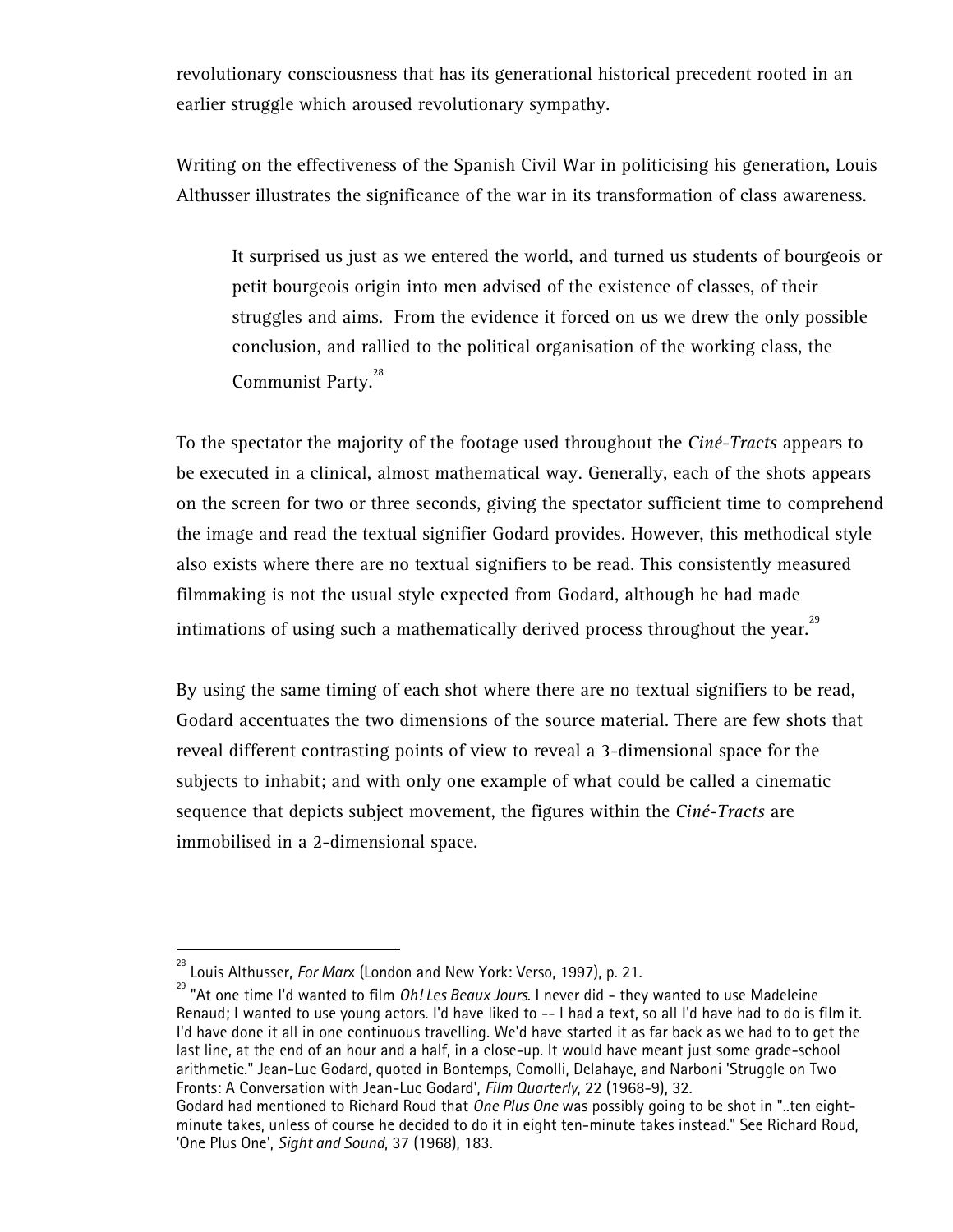By using text, Godard is able to contrast political tracts from different sources and contrast the written message with the photographic evidence. For example, Julia Lesage observes that one of the tracts reproduces a speech of De Gaulle's in the intertitles and uses images of students demonstrating to reveal the contradictions between De Gaulle's speech and the events as they happened.<sup>30</sup>

The 2-dimensional political art used throughout the May revolt frequently used text as a means of 'Detournement'.<sup>31</sup> Originally devised by Guy Debord and the Situationist International throughout the early 1960's, Detournement is the repossessing of an image for different ideological purposes than that for which it was created. Frequently this technique entailed placing text over the top of an image to subvert the original meaning.<sup>32</sup> One of the more expansive uses of this method was employed by Debord in his 1973 film *La societe du spectacle* [1973]. Frequently using montage and text as a means to criticise and reappropriate images and their textual meaning, Debord uses a method similar to Godard's own techniques.

However, Debord was highly critical of Godard, accusing him of being bourgeois; but also of plagiarising Situationist techniques without fully understanding them. It should however be noted that the use of the techniques Debord criticises Godard for are found in much earlier movements, such as the *Lef* group, the Lettrists and other avant-garde traditions that mixed politics and art.

The work of Isidore Isou and the collaborations between Breton, Trotsky and Rivera all play a part within this historical tradition of experimentation between politics, text and image.

As in *Le Gai Savoir*, Godard's interest in using formalist techniques for the *Ciné-Tracts* is evident. Godard even goes so far as to use some of the same images from the film. Just as the poster from *La Chinoise* is used, the 'folding in' of these still images and textual signifiers reflexively reinscribes Godard's earlier work and provides a signature of

Lesage, p. 94.

<sup>31</sup> Guy Debord, and Gil Wolman, *A User's Guide to Detournement*. Internet WWW page, at URL: <http://www.slip.net/~knabb/SI/detourn.htm> (version current at 7 October 2000).

 $32$  An excellent example is René Viénet's detournement of the bourgeois painting in the Sorbonne, which the revolutionary councils oddly concluded, was more of a 'desecration.' Viénet was asked to remove the text he inscribed. See René Viénet, *Enragés and Situationionists in the Occupation Movement, France, May '68* (Brooklyn, New York: Autonomedia, 1992), p. 51.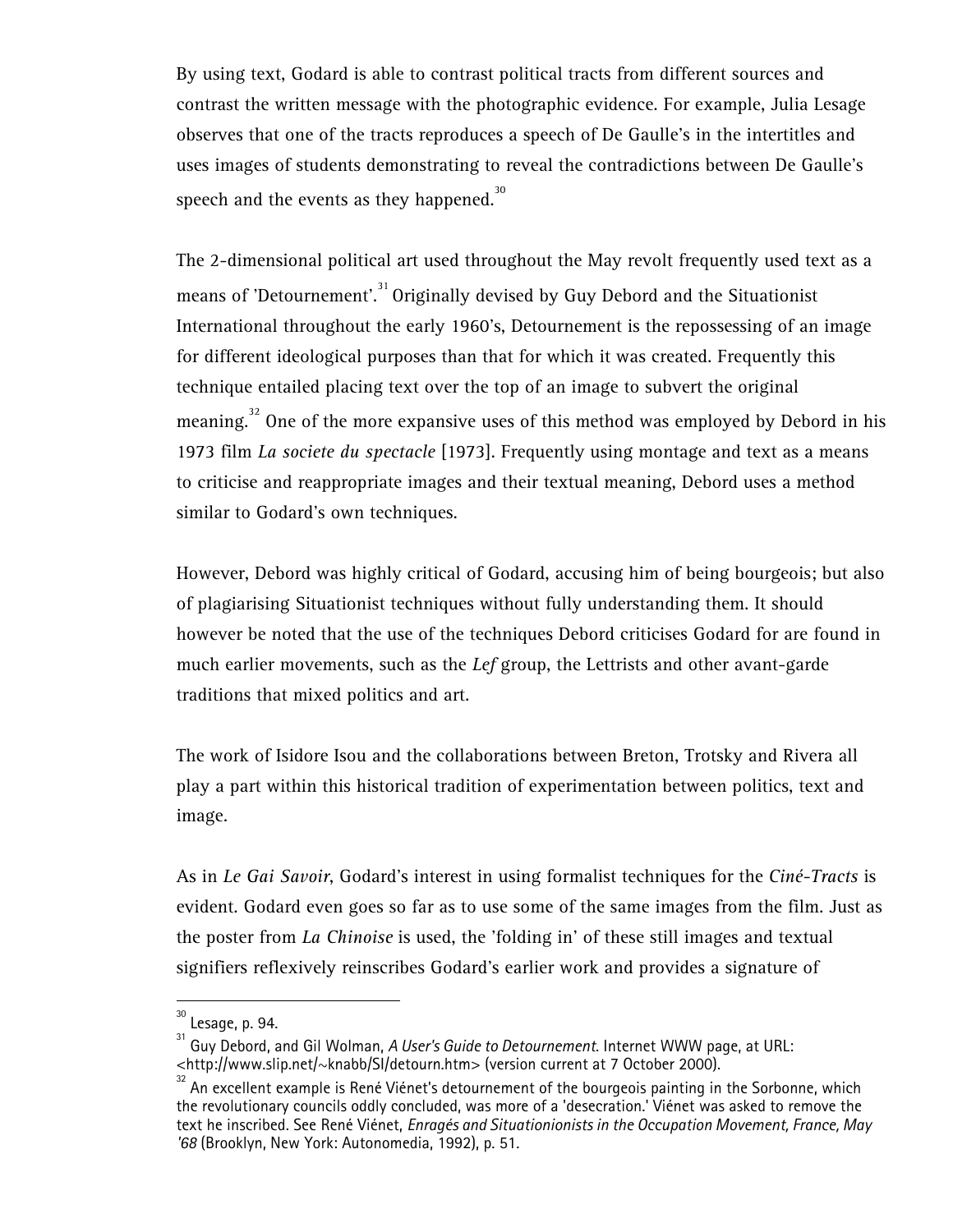identification. They also furnish evidence of the Saussurean investigation of images that had concerned Godard's work from *La Chinoise* onwards. Although the majority of Saussurean theory had been confined within the field of linguistics during the early 1960's, it expanded into literary criticism in the latter part of the decade.

Developments within the field of linguistics obviously offered new tools for Godard's criticism of the social order.<sup>33</sup> With the emergence of Cultural Studies, and the work of Louis Althusser on Saussure's work in the late 1960's, it is not difficult to understand Godard's attraction to the new ideas emerging from literary discourse and to see their application in his 1968 work.<sup>34</sup>

Tony Bennett's assertion that "…language constantly generates the illusion that it reflects reality instead of signifying it"<sup>35</sup> can be applied to encompass the language of mass media and visual communication. Godard's acute awareness of these ideas is clearly contained within the *Ciné-Tracts* and is representative of earlier themes that appeared in *Le Gai Savoir*. Godard had determined language to be the enemy and cited Noam Chomsky's work in *Le Gai Savoir*. Godard continues his analysis of language as the enemy in the *Ciné-Tracts*.

Although *Le Gai Savoir* illustrated a number of different textual methods of word play which culminated in Jean-Pierre Léaud's character Emile creating the word 'Misotodiman' (a mixture of the words method and sentiment), this kind of word creation, play, and fracturing of spelling has become a more advanced set of linguistic tools in Godard's *Ciné-Tracts*. Occasionally they are graphical representations which seem to take a cryptographic purpose or sometimes the textual inscriptions evidence serious intentions and sometimes not. These moments are representative of the lighter side of the *Ciné-Tracts* and Godard's 1968 work. As Richard Roud points out, who else but Godard would play with the word, 'analyse' transmogrifying it into 'anal'?<sup>36</sup>

<sup>&</sup>lt;sup>33</sup> Particularly within *Le Gai Savoir*, a great deal of attention is given to revealing book covers, which can be from any discipline from psychology to linguistics, and of course, Chomsky's work is prominently mentioned.

 $34$  Tony Bennett provides an excellent summary of Saussure's ideas in his discussion of Formalism and Marxism. See Tony Bennett, *Formalism and Marxism* (London and New York: Methuen & Co Ltd, 1979), pp. 4-6.

Bennett, p. 5.

<sup>36</sup> Richard Roud, *Jean-Luc Godard* (London: Indiana University Press, 1970), p. 170.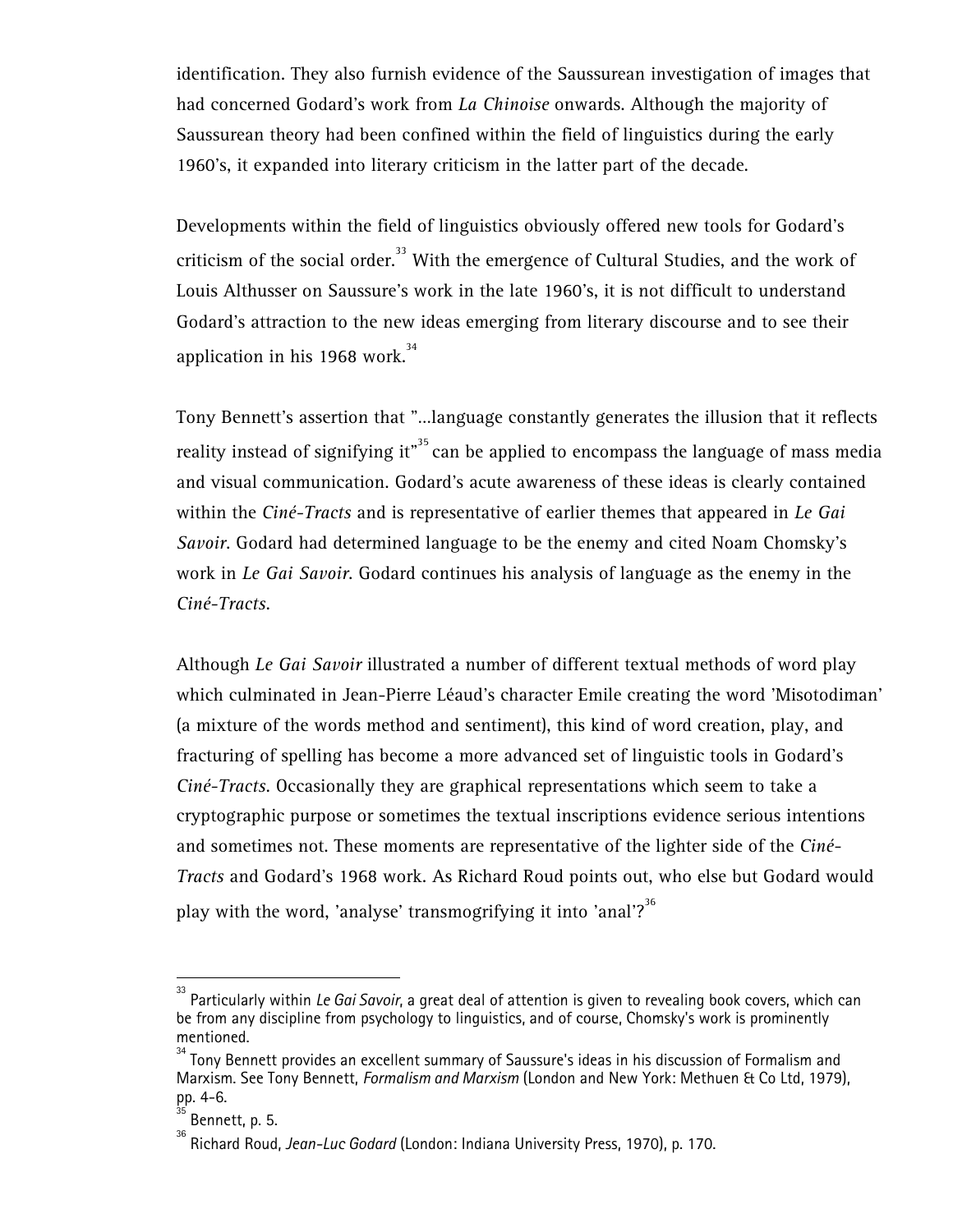For example, *Ciné-Tracts* 9 and 16 make great use of intertitles as a form of semiological play. Magnification of certain words, the crossing out of others, the accentuation of certain words by underscoring them multiple times, the drawing of frames to accentuate their message – all of this contributes to multiple meanings from the text or disorientating the information being imparted.

Sometimes a simple rearrangement of the words by breaking them up to give different meanings aids in disorientating the spectator. These techniques also provide the implication that there is a cautionary warning for the spectator to be guarded about the messages being given. By complicating the form of the messages, they cannot be passively read. In this respect, they come to represent Brechtian methods of alienation.

On a theoretical level, the *Ciné-Tracts* demonstrate a freshness of something new in film that was only seen in literature at that time. Godard was, and still is, regularly pressed by interviewers and critics alike for his controversial, and often quoted view that he is both a critic who directs film, and a director who films criticism. The form of cultural commentary found in the *Ciné-Tracts* is no exception to this idea that Godard has formulated about his work.

Roud maintains the *Ciné-Tracts* are influenced by the 'Left Bank' methodology in revealing "the whole book-layout aspect" of the work.<sup>37</sup> Although Roud's observations of this aspect of the films can be given some validity, the prescription of the project entails the use of silence, leaving textual modifiers as an essential means to communicate and subvert the material of the films. It could also be said that the textual signifiers hearken back to a much earlier time in the cinema, and reveal Godard's utilisation of techniques employed by earlier revolutionary movements. For example, there are a number of comparisons between Godard's textual signifiers and the Futurists' 'trans-sense' language. Moreover, there are also comparisons to be made with Vertov's filmmaking techniques and his use of textual signifiers. $38$ 

One particular sequence in the *Ciné-Tracts* cuts from the image of the 'C.R.S. SS' symbol to the word 'Anarchy' spray painted on a wall. This shot then cuts to an image of a cartoonish characterisation of De Gaulle that has been drawn on a building wall where an

<sup>37</sup> Roud, *Jean-Luc Godard*, p. 171. 38 See: Dziga Vertov, 'Film Directors, A Revolution', *Screen*, 12 (1971/2), 52-58.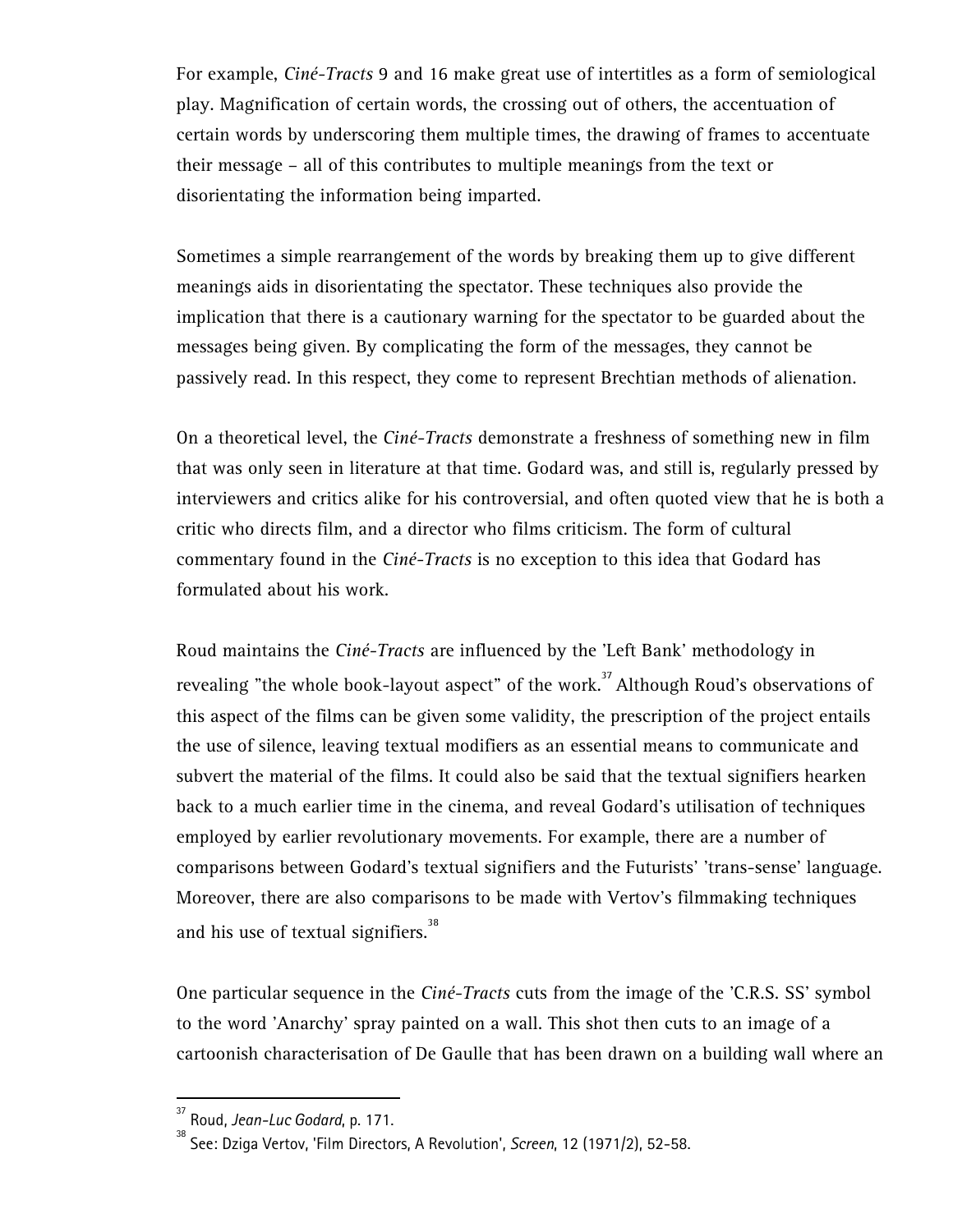elderly couple inspect it. The cartoon image of De Gaulle was originally constructed by art school students for posters, $39$  but the use of the image evolved and began to be used directly on buildings and walls in Paris during the May revolt. The image succeeds in belittling the political power of De Gaulle by reducing him to a cartoon figure, a militarist figure of fun, replete with kepe. However there is also a deeper meaning to this image. Firstly, the image's evolution into graffiti makes it public and available for all to see. Secondly, it represents the transition of an image from its original medium.

In particular, the use of graffiti in public spaces, and the messages it conveys become increasingly important throughout Godard's *Ciné-Tracts*. These public messages can be anything from the popular image during the May revolution that equated the C.R.S. with the SS, to aphorisms inciting revolutionary action. These images provide a different form of reportage of ideas and questions than the traditional media.

However, they are also representative of an inherent change in attitudes to the mediums available. If the state or private means of communicating revolutionary messages are unavailable or untrustworthy in their reporting of ideas or the 'truth', then graffiti is the only vehicle for taking revolutionary messages 'directly' to the public. The disposability of the print medium and the fleetingness of the televisual medium are therefore contested by the 'direct' image of protesting against media and state by using public spaces where the message of the May revolt is unavoidable.

Godard's 1968 work is predominantly concerned with both materialist and formalist inquiries in order to transparently or reflexively reveal the mechanics of both the media and his own filmmaking. This technique or process goes a step further with the *Ciné-Tracts*. It is not the revelation of art, per se, but the revelation of the art of the media.

By creating an individual form of anti-spectacle, Godard compromises the bourgeois message of the majority of media sources. For Godard to create a form of media that is 'straight' documentation or documentary in style would mean complicity with the ideologically dominant media sources. By creating the *Ciné-Tracts*, Godard provides a different ideological code that pejoratively reveals the operation of the mass media, and importantly, *how* it works.

<sup>39</sup> Burn Collective. *Paris 1968 - Table of Contents*. Internet WWW page at URL: <http://burn.ucsd.edu/paristab.htm> (version current at 7 October 2000).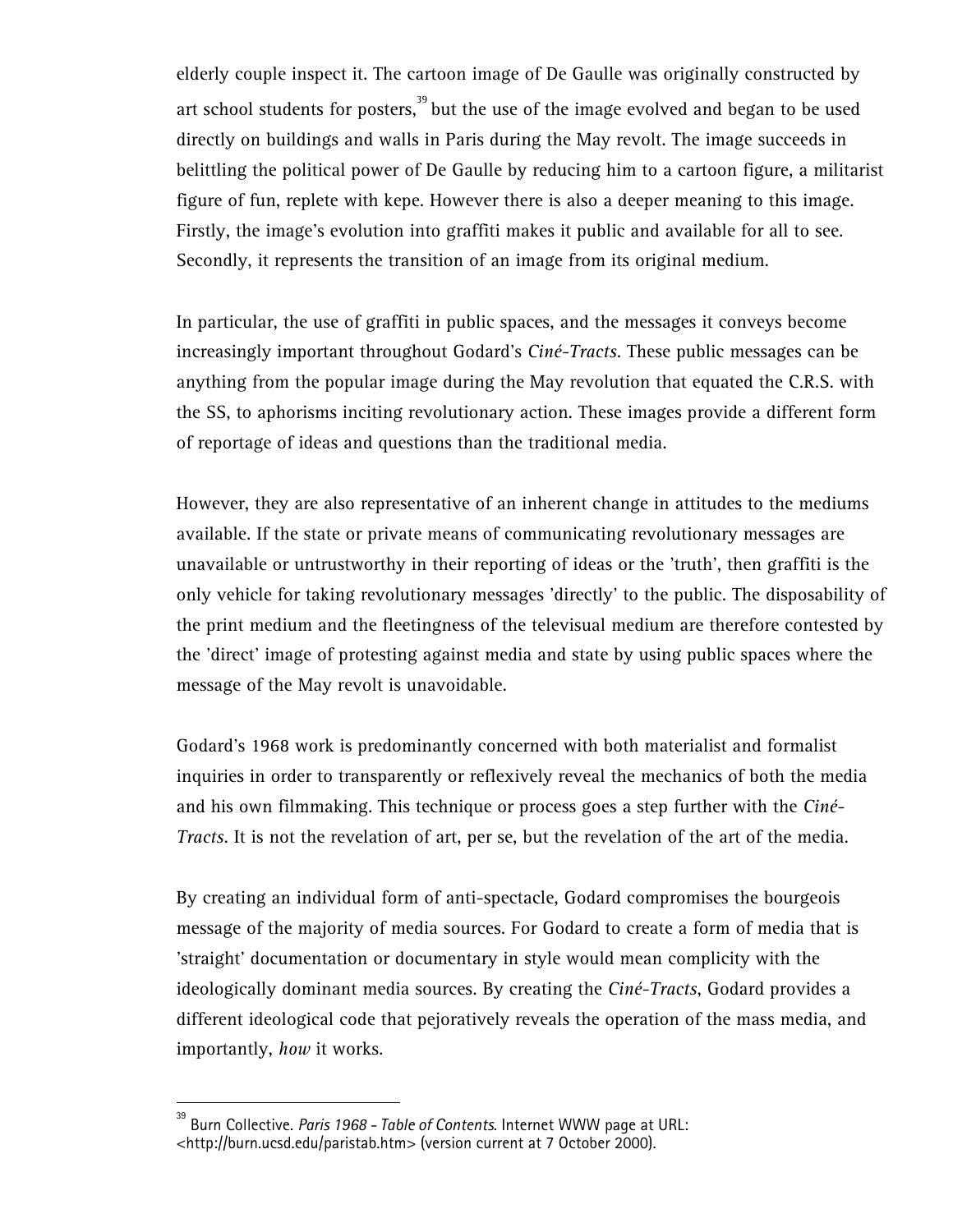This is not to say there are any 'man-behind-the-curtain' theories in evidence, but Godard strips the material of anything that might be passively ingested. Using the textual signifiers within the *Ciné-Tracts* reveals two seemingly contradictory ideas. Firstly, there is the question of skeletally revealing the techniques of communication the media use to seamlessly illustrate political perspectives. Secondly, there is a complicity in the use of similar techniques to those employed by the mass media to communicate its alternative political intent, albeit in contradistinction – by revealing the seams. If the *Ciné-Tracts'* methodology is thought of analogously (like the techniques employed in *Le Gai Savoir*), the *Ciné-Tracts* can be interpreted as Godard performing some form of autopsy on the media corpse.

Usually this is achieved by Godard's use of mise-en-scene. For example, frequently the spectator is shown what appears to be a portrait of an individual filling the frame. The camera then zooms out to reveal the person as part of several thousand people. Often these images are used to illustrate the cruelty of the C.R.S. and the bourgeois bystanders. Ciné-Tract 9 reveals a student being beaten in the doorway of a building, later within the Ciné-Tract, the image is repeated, but the camera pulls back to reveal the student is being beaten by C.R.S. and bourgeois bystanders. The implications of these types of shot are obvious. The media is frequently not giving the spectator the total picture, and the spectator needs to be re-educated to see correctly.

In contrast to Godard's documenting of the events of May, William Klein's<sup>40</sup> documentary *Grands soirs et petits matins: Mai 68 au Quartier Latin* [1978] presents the May events in a conventional 'Cinema Verité' construction. Illustrating the employment of different forms of technology to aid the revolutionary cause, Klein shows the use of radio, telephone and public address technologies that helped enable the spread of ideas and communication that protestors relied upon for action. Protestors gather in the street around radios for information about Government decisions, speeches by De Gaulle and news of action taking place elsewhere in France. Organisers gather around tables in the Nanterre buildings, waiting for and making telephone calls, while printing leaflets on the university copier machines. Each of these instruments illustrates the significance of technology in aiding revolutionary goals.

<sup>40</sup> Like Godard, Klein was a contributor to Marker's *Loin du Viêtnam* (*Far from Vietnam*) project in 1967.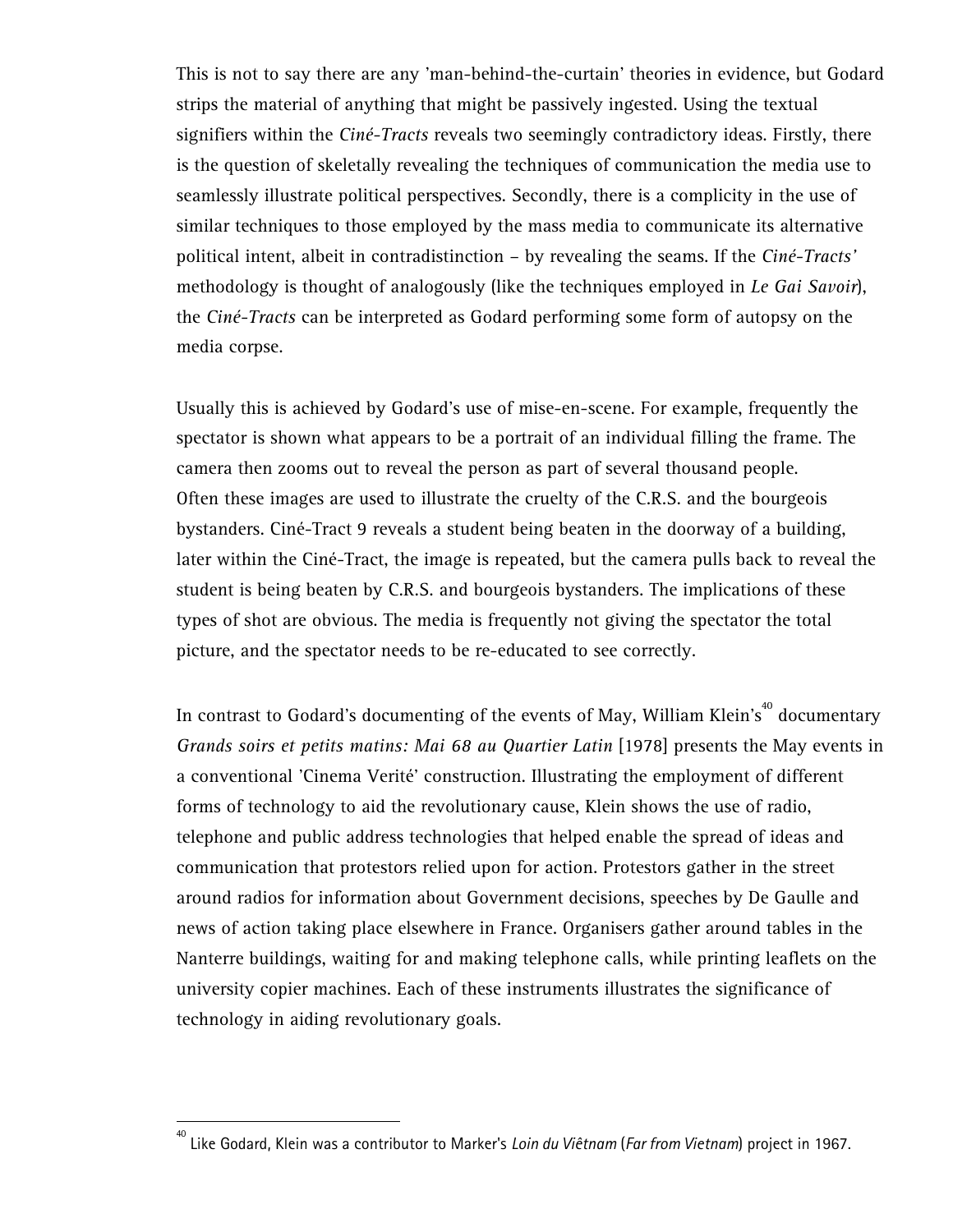Similarly, Godard repeatedly uses the image of one of these technological instruments–the megaphone–throughout the *Ciné-Tracts* as a symbol of communication and a technology of the voice.<sup>41</sup> One sequence uses individual shots of a megaphone being aimed outwards toward each corner of the frame. In one shot, the depth of field in the image allows a figure with a megaphone to appear to be shouting directly into the ear of an individual. As a metaphor, the shot depicts a message of the strength of language, and the belief that the message of the revolution will succeed. However, it also reveals that the technology available is not only helping accomplish the aims of the revolution, but is in part responsible for its success up to the present time.

Godard's relationship with the still image appears to be contradictory (not to mention ironic, considering the number of commercial postcards where he is the central image) and illustrates his concerns, not only with the images created within cinema, but all images. In this respect, work such as the *Ciné-Tracts* provides a precursor to the work he has done in the last few years with the *Histoire du Cinéma* [1989-1997] project.<sup>42</sup>

McLuhan suggests the advent of the photographic image provided the means "to make visual reports without syntax $^{43}$  in effect displacing literary forms into headlines with the invention of the telegraph. In Susan Sontag's essays on photography, she illustrates their material nature; they are something to possess compared to the fleetingness of the cinematic experience. Godard's history of using still photographs pre-1968 is relatively extensive. One such usage was in a sequence in *Les Carabiniers* [1963], that satirically examined postcard images the two central characters bring home.

Although the *Ciné-Tracts* use a different model of narrative explanation in contrast to *Les Carabiniers*, the theme developed within the *Ciné-Tracts* answers and complements the critique *Les Carabiniers* established. If the images that 'Ulysee' and 'Michel-Ange' bring back from the war are a ridiculously 'objective' depiction of their adventures, Godard's

 $^{\text{41}}$  The use of the megaphone as an image of verbal communication carries over into Godard's intentions for the *One AM* project. One of the scenes under consideration was having an actor speak Eldridge Cleaver's dialogue into the street using a megaphone.

 $^{42}$  Talking to Prairie Miller about History and its significance to his work, Godard says, " Cinema is the only way for me to talk about history. It encompasses the history, at least of this century. Please do not put the mike too close, I'm allergic to it. History has usually started with words, but words are not as close to reality as images and sound together. Cinema, since it can be seen and screened, can make history visible, it reveals the history of this century. If you have an image, then you can ask a question." Godard, quoted in Prairie Miller, 'Forever Mozart', *Downtown Magazine*, Issue 348 (June 29, 1994).

<sup>43</sup> McLuhan, p. 190.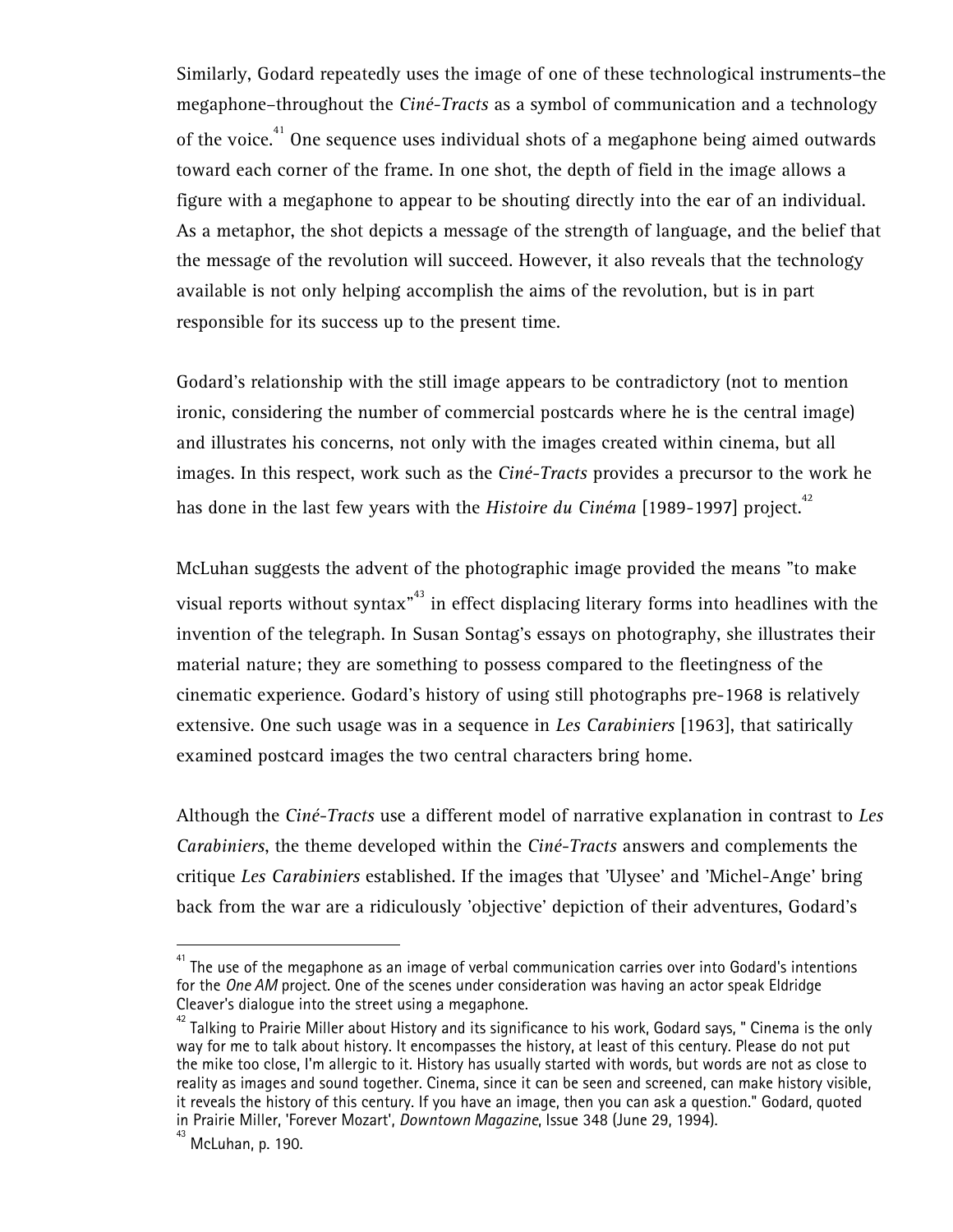*Ciné-Tracts* attempt to rescue the subjectivity of images, and reappropriate them into a coherence for those who have lived through the struggle they see unfold before them on the screen. However, the exclusivity of using still images in the *Ciné-Tracts* reveals a greater economy of usage. Without the use of sound, the limitations of the films' length and the immediacy involved in their creation and distribution, the films eviscerate conventional narrative structures for a semiotic examination of the media using still images.

Discussing the use of photographs in *Les Carabiniers*, Sontag believes the acquisition of post-cards and photographs is a key representation of the modern in Godard's films, they are "the ideal arm of consciousness in its acquisitive mood."<sup>44</sup> However, Sontag also alludes to the loss of power still photographs have when used within the cinematic medium. In essence, a photograph is created to be looked at for a duration of time that is at the will of the viewer. In contrast, the film medium removes this control or power from the spectator.

What the spectator sees is dictated by what the director has chosen to present and the spectator has no control over how long they will be allowed to view the image. By consciously adopting this precept, Godard strips the photographic image of its material 'static' power and uses the photographic images cinematically to break their 'bourgeois' coding. It is by their appropriation into the cinema, that they take on a revolutionary purpose. Textually inscribing their meanings, or using montage to create new equations, the corollary of this concept suggests an ideological equation. Due to its ability to be possessed materially, the still image has a bourgeois functionality within society, in contrast to, or at war with the cinema, which represents a revolutionary medium.

Richard Roud stated that one of the contributions to Godard's changing attitudes to film making in 1968 was, he believed, that Godard was discovering the personal was political. The thought could be extended to mean that Godard is searching for something much more profound – a total personal and political revolution.<sup>45</sup>

<sup>&</sup>lt;sup>44</sup> Susan Sontag, *On Photography* (London: Penguin Books, 1979), p. 4.<br><sup>45</sup> In response to the question if he was trying to change his audience, Godard responded "Well, I am trying to change the world. Yes." Jean-Luc Godard, quoted in Gene Youngblood, 'Jean-Luc Godard: No Difference between Life and Cinema'. In Sterritt. ed., *Jean-Luc Godard: Interviews*. p. 49.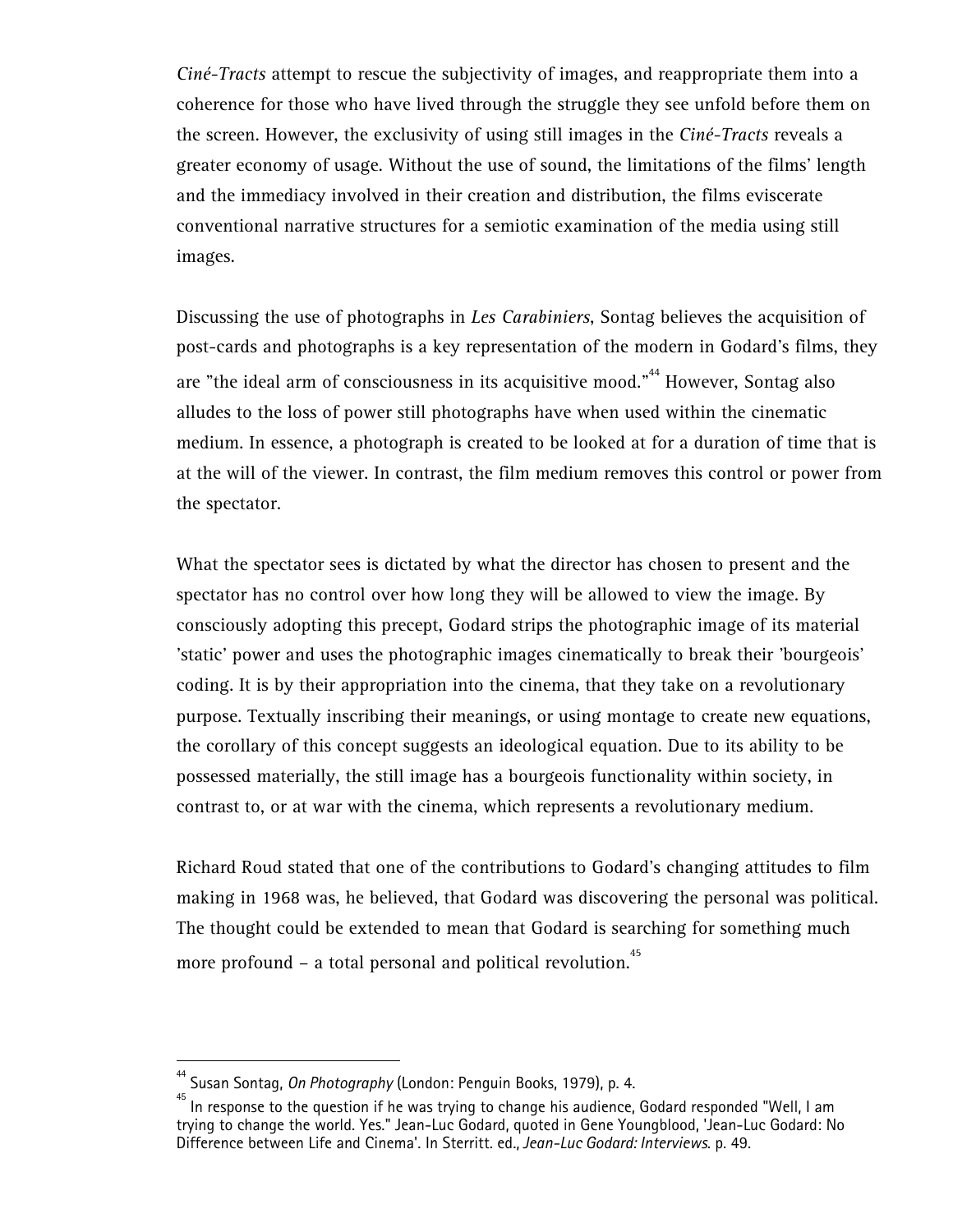Ameliorating the anonymity that the prescription of the project entailed by the revealing of signs of authorship in the *Ciné-Tracts*, and Godard's willingness to directly identify himself with revolutionary struggles outside of his work, lends this some form of credibility. In an interview with Anne Wiazemsky in 1987, she suggests that some of Godard's revolutionary work may have stepped outside the parameters of his films.

Was he a terrorist? Oui. [..] Very feebly.<sup>46</sup> Interestingly, the published criticism of the *Ciné-Tracts* project is usually limited to briefly mentioning their existence. Colin MacCabe's exhaustive look at Godard from 1968 to 1980 *Godard: Images, Sounds, Politics*, mentions the existence of the films once in a brief time capsule of Godard's work<sup>47</sup>, but does not include them in the filmography. Yosefa Loshitzky's book *The Radical Faces of Godard and Bertolucci* gives an unusual seven line summary of the films, that appears to relegate them to material "made by Godard at home"<sup>48</sup>. Royal S. Brown indicates the existence of the project in his chronology of Godard's career,<sup>49</sup> while Tom Milne's *Godard On Godard* does not even include the existence of the project. $50$ 

The critical work on the *Ciné-Tracts* that does exist is unusually negative. A number of criticisms are directed against the *Ciné-Tracts* from critics such as Richard Roud, who was normally a great supporter of Godard's films in the United States. Incorrectly ascribing the chronology of the *Ciné-Tracts* and *Le Gai Savoir*, Roud believes the *Ciné-Tracts* fall victim to the 'acrostic/aphasiac manner' that was to be evidenced later in *Le Gai Savoir*, a project that had been completed *before* the *Ciné-Tracts*.

It is also significant, and perhaps unfortunate, that some of the more annoying aspects of the tracts one ascribes to Godard can be found in his later films, like *Le Gai Savoir*, where the acrostic/aphasiac manner reaches new–and perhaps irrelevant-heights.<sup>51</sup>

<sup>46</sup> *Cinéma Cinémas: Jean-Luc Godard* Ministrie Des Affaires Etrangeres, D.G.R.C.S.T.- Direction de l'Action Audiovisuelle Extéieure.CEDFI/MAE. 1984-1989.

MacCabe, p. 21.

 $^{48}_{49}$  Loshitzky, p. 28.

<sup>49</sup> Brown, p. 23.

<sup>50</sup> Godard, *Godard On Godard*, Tom Milne and Jean Narboni. eds., p. 286. 51 Roud, *Jean-Luc Godard,* p. 171.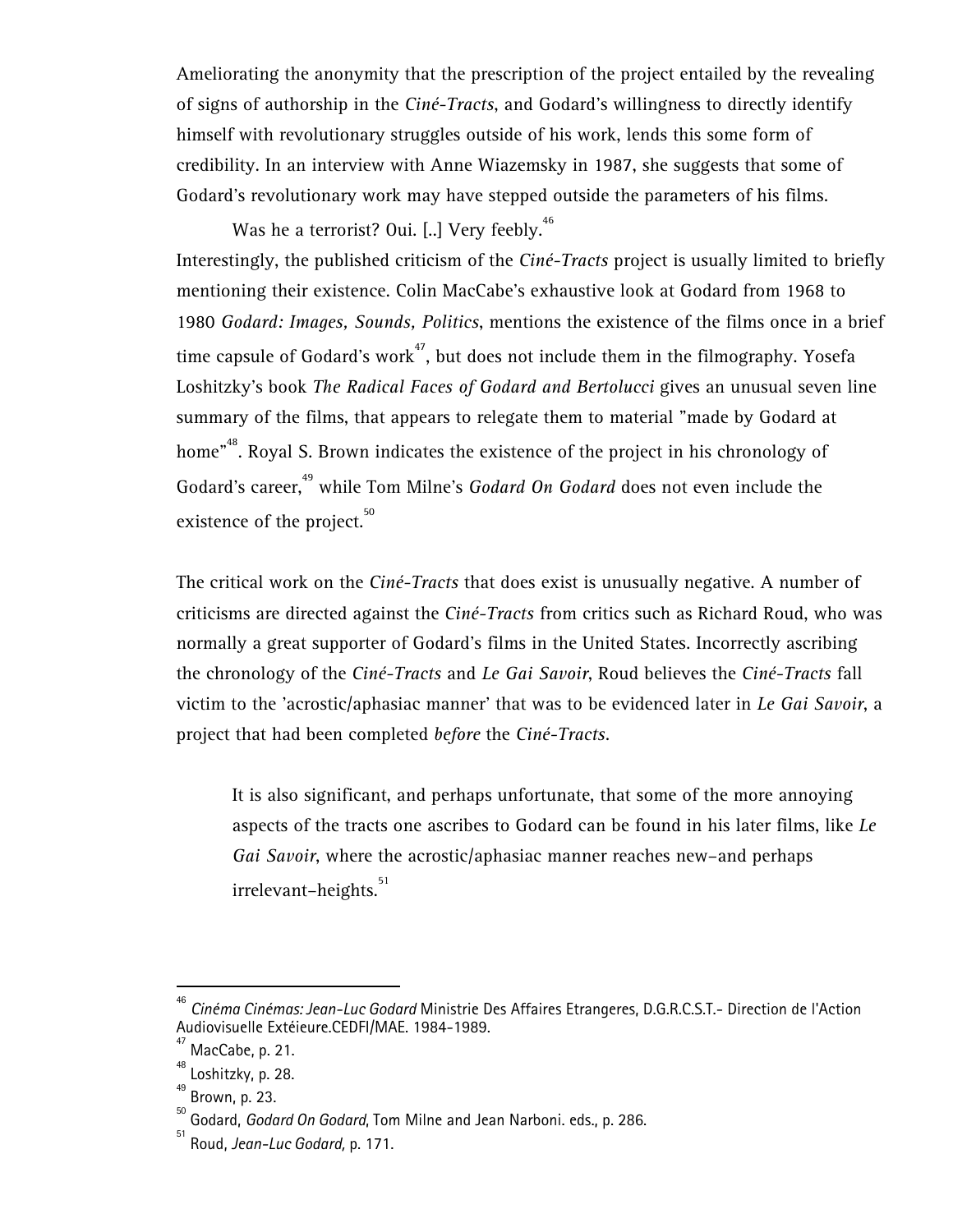Or: The same is certainly true of that curious method of underlining single letters n a handwritten title which he developed in the Ciné-Tracts. Sometimes the underlined letters spell out a word; at other times they simply form chains of 'u's, 'n's 'i's and 'o's. Even if one does construe the word 'Union,' does it really help? In either case, the technique–or tic–is less than illuminating. $52$ 

Roud seems to miss the possibilities of using this technique. By breaking words down into individual letters or phonemes, their spelling can take on otherwise unnoticed meanings. To use Roud's own example, the word 'Union' when broken down into its individual letters can accent possibilities in English, as well as French. U-N-I could merely be a phonetic joke on 'you and I' (that is, It takes you and I to make a union). Roud also misses the historical significance of using this technique to create new meanings or alienate the spectator from the image. One of the features of early Futurism was the use of 'trans-sense' language – a semi-comprehensible collation of nonsense words and neologisms – a play on words, their roots and suffixes.<sup>53</sup>

Interestingly, Jonathan Rosenbaum contends that the pre 1968 work did more for galvanising the counterculture than either the *Ciné-Tracts* or *Un Film Comme les Autres [1968]*.

No one was quite sure, at least within my purview, but figuring out Godard's position was secondary at the time to learning what was happening. Unlike all the strictly agitational films made by Godard and others after May '68--starting with the Ciné-Tract*s* and Un Film Comme les Autre*s*, which failed to galvanise the same energies--La Chinoise and Weekend were exciting first editions of global newspapers that were suddenly running off the presses and being devoured more for their excitement as reports than for their status as statements or as works of art (which they also were). Whether or not they were masterpieces was strictly secondary to their value as provocations..<sup>54</sup>

<sup>52</sup> Roud, *Jean-Luc Godard,* p. 143. 53 Richard Sherwood, 'Documents from *Lef*', *Screen*, 12 (1971/2), 25. 54 Jonathan Rosenbaum, 'My Filmgoing in 1968: An Exploration', *That Magic Moment: 1968 and the Cinema* (1998). Internet WWW page, at URL: <http://www.viennale.or.at/1998/magic/rosenbe.htm> (version no longer available).

Publication (in German) available from Internet WWW Page, at URL:

<sup>&</sup>lt;http://www.viennale.or.at/english/shop/index.html> (version current at 7 October 2000).